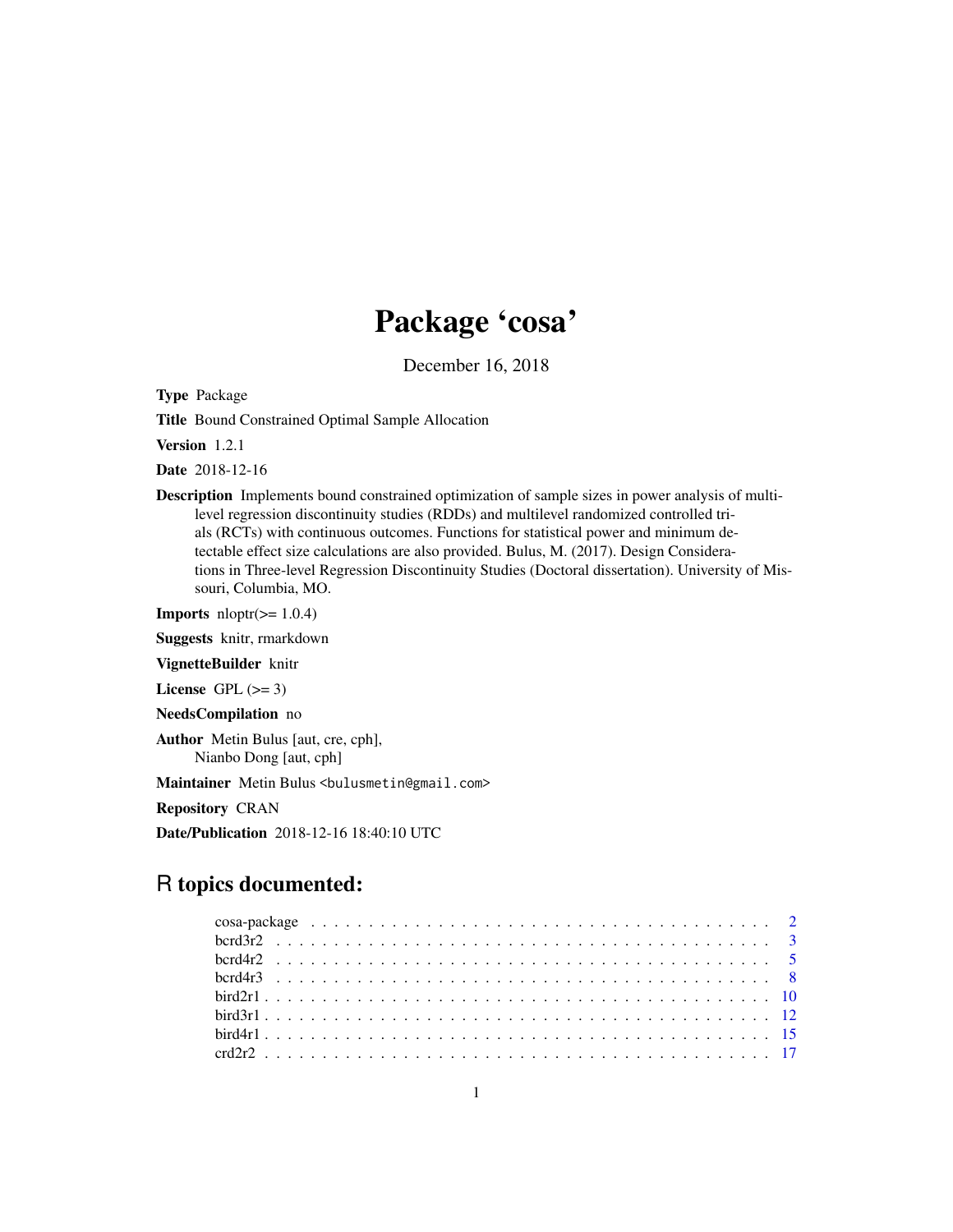# <span id="page-1-0"></span>2 cosa-package

| Index |  |  |  |  |  |  |  |  |  |  |  |  |  |  |  |  |  |  |  |  |  |  |  |
|-------|--|--|--|--|--|--|--|--|--|--|--|--|--|--|--|--|--|--|--|--|--|--|--|
|       |  |  |  |  |  |  |  |  |  |  |  |  |  |  |  |  |  |  |  |  |  |  |  |
|       |  |  |  |  |  |  |  |  |  |  |  |  |  |  |  |  |  |  |  |  |  |  |  |
|       |  |  |  |  |  |  |  |  |  |  |  |  |  |  |  |  |  |  |  |  |  |  |  |
|       |  |  |  |  |  |  |  |  |  |  |  |  |  |  |  |  |  |  |  |  |  |  |  |
|       |  |  |  |  |  |  |  |  |  |  |  |  |  |  |  |  |  |  |  |  |  |  |  |

cosa-package *Bound Constrained Optimal Design of Multilevel RDDs and RCTs*

# Description

Bound Constrained Optimal Sample Allocation (BCOSA) functions are designed to optimize sample sizes at one or more levels subject to budget, statistical power, or effect size constraints. BCOSA can be found in the following forms; (i) under budgetary constraints given marginal costs per unit while minimizing the sampling variance of the treatment effect (or, alternatively, while maximizing statistical power), (ii) under statistical power or effect size (ES) constraints while minimizing the total cost, and (iii) under sample size constraints for one or more levels along with (i) or (ii). Specifying rhots  $= 0$  produces results equivalent to corresponding random assignment designs, which means there is no relationship between the treatment [random] and the score variable. Therefore, BCOSA functions also allows optimization of proportion of treatment allocation (p) under unequal marginal costs when primary constraint is on the total cost. Different starting values and algorithms may produce different results especially when marginal cost information is not provided and sample sizes at two or more levels and p are optimized. Comparing several algorithms may faciliate decisions regarding sample sizes and p.

Designs available in cosa package:

| Design  | <b>Total Levels</b> | Treatment Level | Top Level |
|---------|---------------------|-----------------|-----------|
| ird1r1  |                     | I               | random    |
| bird2r1 | 2                   |                 | random    |
| bird2f1 | 2                   | 1               | fixed     |
| bird3r1 | 3                   | 1               | random    |
| bird4r1 | 4                   | 1               | random    |
| crd2r2  | 2                   | 2               | random    |
| bcrd3f2 | 3                   | 2               | fixed     |
| bcrd3r2 | 3                   | 2               | random    |
| bcrd4r2 | 4                   | 2               | random    |
| crd3r3  | 3                   | 3               | random    |
| bcrd4f3 | 4                   | 3               | fixed     |
| bcrd4r3 | 4                   | 3               | random    |
| crd4r4  |                     |                 | random    |

ird: individual-level regression discontinuity. bird: blocked individual-level regression discontinuity. crd: cluster-level regression discontinuity. bcrd: blocked cluster-level regression discontinuity.

Design parameters follows a sequential order. Numbers at the end of a sequential parameter refers to the corresponding level. For example rho2 is the proportion of variance in the outcome between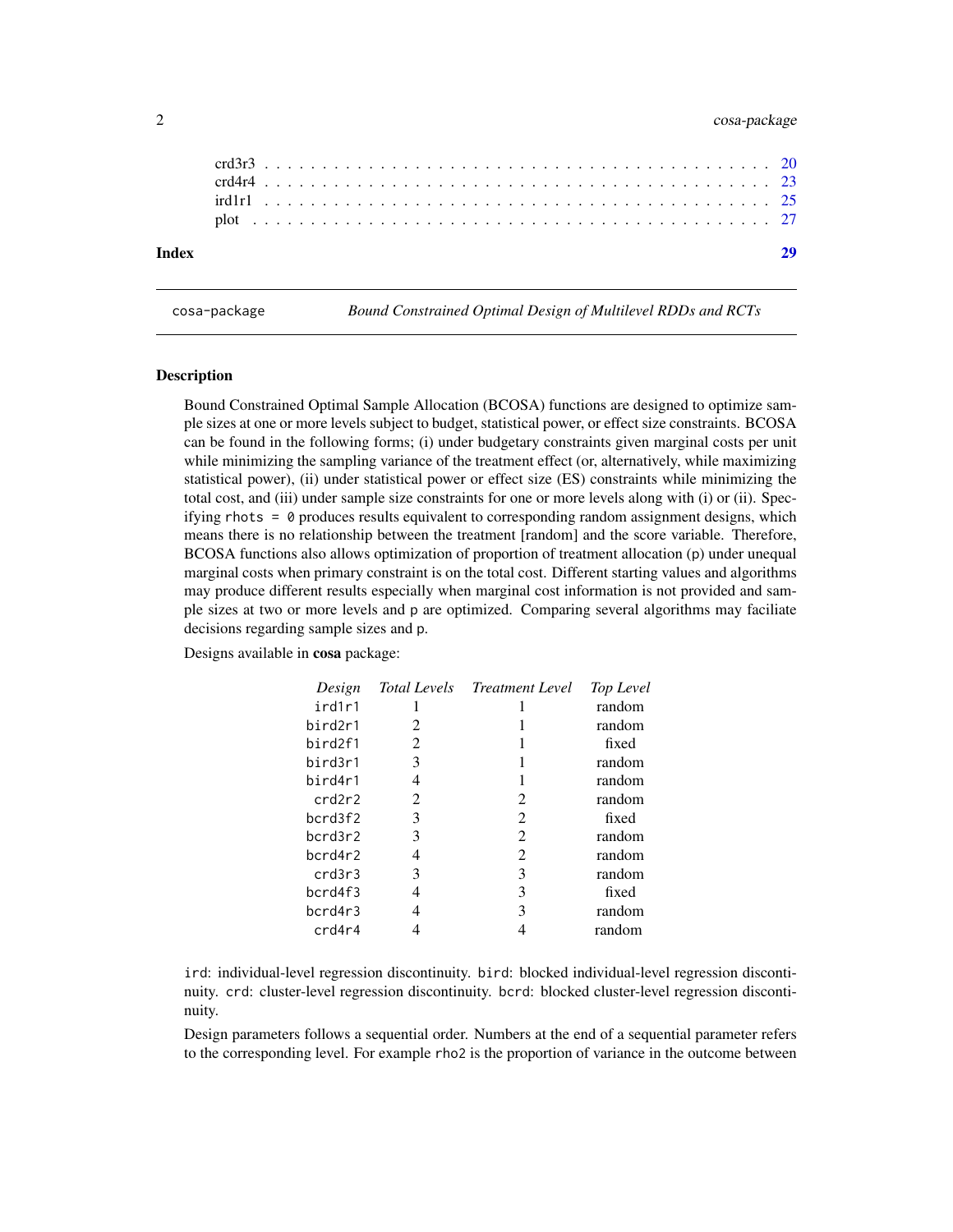# <span id="page-2-0"></span> $bcr d3r2$  3

level 2 units, rho3 is the proportion of variance in the outcome between level 3 units. Similiarly, r21 is the proportion of the variance in the outcome explained by level 1 covariates, r22 is the proportion of the variance in the outcome explained by level 2 covariates and so on. Similiar naming conventions applies to other design parameters.

# Author(s)

Metin Bulus <bulusmetin@gmail.com>

| bcrd3r2 | Blocked Cluster-level Regression Discontinuity (Three-level Design, |
|---------|---------------------------------------------------------------------|
|         | Discontinuity at Level 2)                                           |

# Description

Use mdes.bcrd3r2() to calculate minimum detectable effect size, power.bcrd3r2() to calculate statistical power, and cosa.bcrd3r2() for constrained optimal sample allocation.

# Usage

| $\cos a \cdot \text{berd3r2}$ (cn1 = 0, cn2 = 0, cn3 = 0, cost = NULL, |
|------------------------------------------------------------------------|
| $n1 = NULL$ , $n2 = NULL$ , $n3 = NULL$ , $p = NULL$ ,                 |
| $n0 = c(10, 3, 100 + g3)$ , $p0 = .499$ , constrain = "power",         |
| round = TRUE, max.power = FALSE,                                       |
| $local.solver = c("LBFGS", "SLSQP", "MMA", "COBYLA"),$                 |
| rhots = NULL, $k1 = -6$ , $k2 = 6$ , dists = "normal",                 |
| power = $.80$ , es = $.25$ , alpha = $.05$ , two.tailed = TRUE,        |
| rho2, rho3, omega3, g3 = 0, r21 = 0, r22 = 0, r2t3 = 0)                |
|                                                                        |
| mdes.bcrd3r2(power = $.80$ , alpha = $.95$ , two.tailed = TRUE,        |
| rhots = NULL, $k1 = -6$ , $k2 = 6$ , dists = "normal",                 |
| rho2, rho3, omega3, r21 = 0, r22 = 0, r2t3 = 0,                        |
| $g3 = 0$ , $p = .50$ , n1, n2, n3)                                     |
|                                                                        |
| power.bcrd3r2(es = .25, alpha = .05, two.tailed = TRUE,                |
| rhots = NULL, $k1 = -6$ , $k2 = 6$ , dists = "normal",                 |
| rho2, rho3, omega3, r21 = 0, r22 = 0, r2t3 = 0,                        |
| $g3 = 0$ , $p = .50$ , $n1$ , $n2$ , $n3$ )                            |

| cn1  | marginal cost per level 1 unit in treatment and control conditions, e.g. $c(10, 5)$ . |
|------|---------------------------------------------------------------------------------------|
| cn2  | marginal cost per level 2 unit in treatment and control conditions, e.g. c(50, 20).   |
| cn3  | marginal cost per level 3 unit.                                                       |
| cost | total cost or budget.                                                                 |
| n1   | average number of level 1 units per level 2 unit.                                     |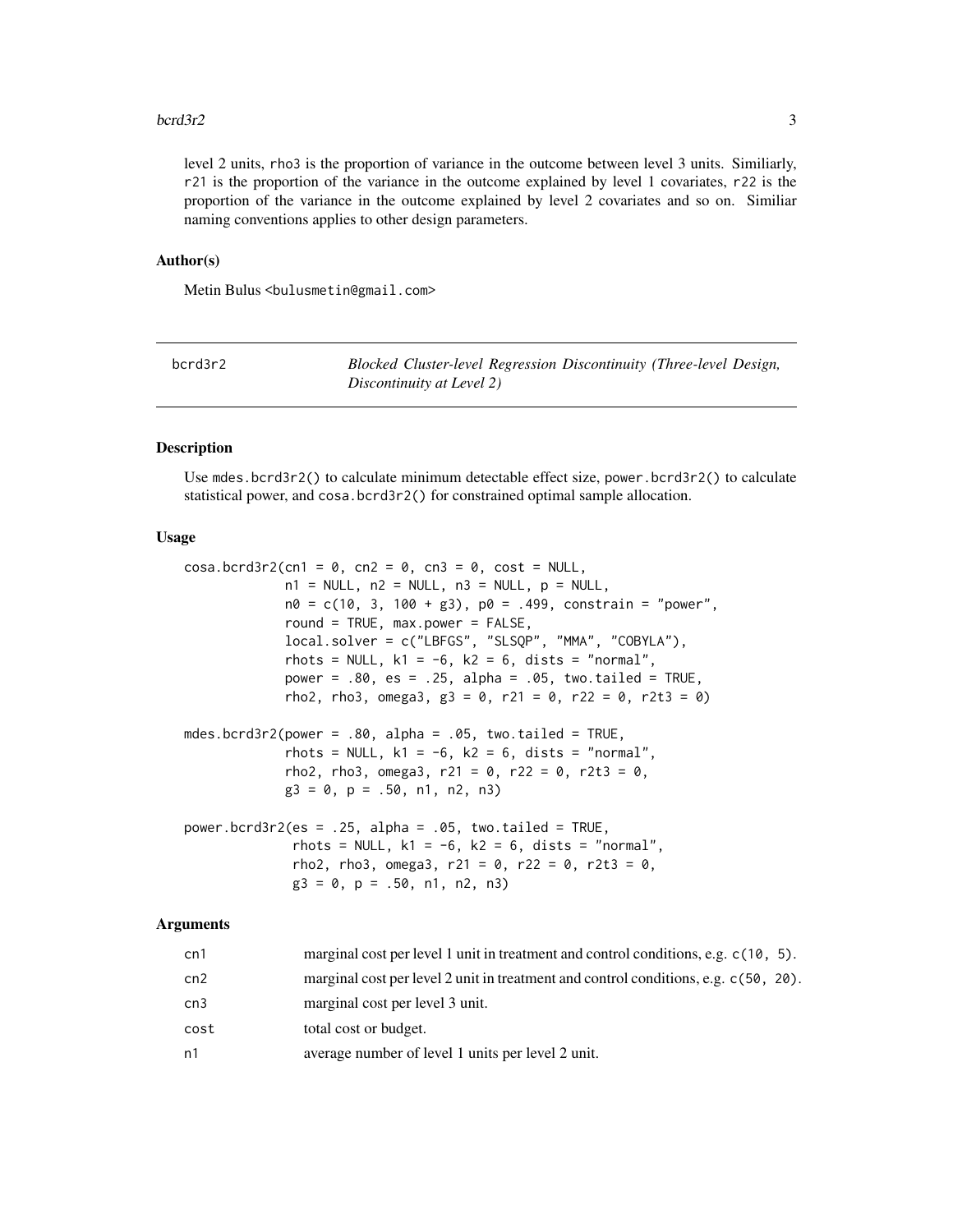| average number of level 2 units per level 3 unit.                                                                                                                                |
|----------------------------------------------------------------------------------------------------------------------------------------------------------------------------------|
| number of level 3 units.                                                                                                                                                         |
| proportion of level 2 units in treatment condition.                                                                                                                              |
| vector of starting values for n1, n2, n3 (positional). Starting values are re-<br>placed with averages when sample sizes are constrained by bounds.                              |
| starting value for p when rhots = $\theta$ and p = NULL. Starting value is replaced<br>with average when p is constrained by bounds.                                             |
| statistical power (1 - $\beta$ ).                                                                                                                                                |
| effect size (Cohen's d).                                                                                                                                                         |
| probability of type I error $(\alpha)$ .                                                                                                                                         |
| logical; TRUE for two-tailed hypothesis testing.                                                                                                                                 |
| character; "cost", "power", or "mdes".                                                                                                                                           |
| logical; TRUE for rounded COSA solution.                                                                                                                                         |
| logical; TRUE for maximizing power instead of minimizing variance.                                                                                                               |
| subset of c("LBFGS", "SLSQP", "MMA", "COBYLA")                                                                                                                                   |
| correlation between the treatment and the scoring variable. Specify rhots = $\theta$<br>to obtain results equivalent to random assignment designs.                               |
| left truncation point (in standard deviation units from full normal distribution<br>mean), ignored when rhots is not NULL or dists = "uniform".                                  |
| right truncation point (in standard deviation units from full normal distribution<br>mean), ignored when rhots is not NULL or dists = "uniform".                                 |
| distribution of the scoring variable; "normal" or "uniform". By default, dists = "normal"<br>specification implies a truncated normal distribution with $k1 = -6$ and $k2 = 6$ . |
| proportion of variance in the outcome between level 2 units (unconditional ICC2).                                                                                                |
| proportion of variance in the outcome between level 3 units (unconditional ICC3).                                                                                                |
| ratio of the treatment effect variance between level 3 units to the variance in the<br>outcome between level 3 units.                                                            |
| number of covariates at level 3.                                                                                                                                                 |
| proportion of level 1 variance in the outcome explained by level 1 covariates.                                                                                                   |
| proportion of level 1 variance in the outcome explained by level 2 covariates.                                                                                                   |
| proportion of treatment effect variance between level 3 units explained by level<br>3 covariates.                                                                                |
|                                                                                                                                                                                  |

# Value

| parms | list of parameters used in the function.                               |
|-------|------------------------------------------------------------------------|
| df    | degrees of freedom.                                                    |
| sse   | standardized standard error.                                           |
| cosa  | constrained optimal sample allocation.                                 |
| mdes  | minimum detectable effect size and $(1 - \alpha)$ % confidence limits. |
| power | statistical power $(1 - \beta)$                                        |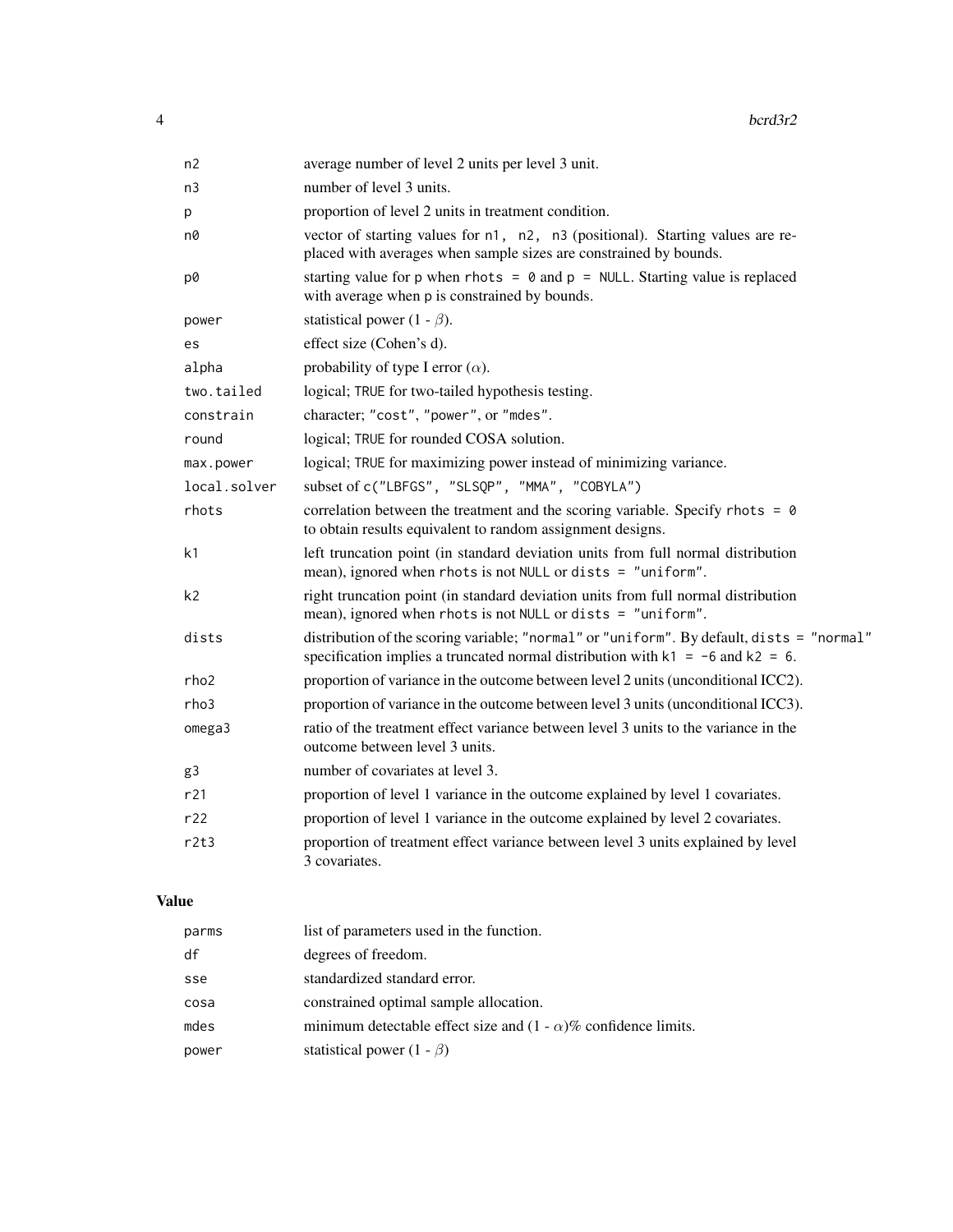### <span id="page-4-0"></span> $bccd4r2$  5

# Examples

```
# cost constrained - optimize n2 and n3
cosa.bcrd3r2(constraint = "cost", cost = 20000,cn1 = c(5, 3), cn2 = 10, cn3 = 30,
             es = .20, rho2 = .20, rho3 = .10, omega3 = .10,
             r21 = .20, r22 = .20, r2t3 = .20,
             g3 = 1, p = .50, n1 = 25)
# minimum detectable effect size
mdes.bcrd3r2(power = .80, rho2 = .20, rho3 = .10, omega3 = .10,
             r21 = .20, r22 = .30, r2t3 = .40,g3 = 1, p = .50, n1 = 13.39, n2 = 3, n3 = 277)
# statistical power
power.bcrd3r2(es = .20, rho2 = .20, rho3 = .10, omega3 = .10,
             r21 = .20, r22 = .30, r2t3 = .40,
              g3 = 1, p = .50, n1 = 13.39, n2 = 3, n3 = 277)
```
bcrd4r2 *Blocked Cluster-level Regression Discontinuity (Four-level Design, Discontinuity at Level 2)*

# **Description**

Use mdes.bcrd4r2() to calculate minimum detectable effect size, power.bcrd4r2() to calculate statistical power, and use cosa.bcrd4r2() for constrained optimal sample allocation.

```
\cos a \cdot \frac{bccd4r}{2}(cn1 = 0, cn2 = 0, cn3 = 0, cn4 = 0, cost = NULL,
             n1 = NULL, n2 = NULL, n3 = NULL, n4 = NULL, p = NULL,n\theta = c(1\theta, 3, 1\theta\theta, 5 + g4), p\theta = .499, constrain = "power",
             round = TRUE, max.power = FALSE,
             local.solver = c("LBFGS", "SLSQP", "MMA", "COBYLA"),
             rhots = NULL, k1 = -6, k2 = 6, dists = "normal",
             power = .80, es = .25, alpha = .05, two.tailed = TRUE,
             rho2, rho3, rho4, omega3, omega4,
             g4 = 0, r21 = 0, r22 = 0, r2t3 = 0, r2t4 = 0)
mdes.bcrd4r2(power = .80, alpha = .05, two.tailed = TRUE,
             rhots = NULL, k1 = -6, k2 = 6, dists = "normal",
             rho2, rho3, rho4, omega3, omega4,
             r21 = 0, r22 = 0, r2t3 = 0, r2t4 = 0, g4 = 0.
             p = .50, n1, n2, n3, n4power.bcrd4r2(es = .25, alpha = .05, two.tailed = TRUE,
              rhots = NULL, k1 = -6, k2 = 6, dists = "normal",
              rho2, rho3, rho4, omega3, omega4,
```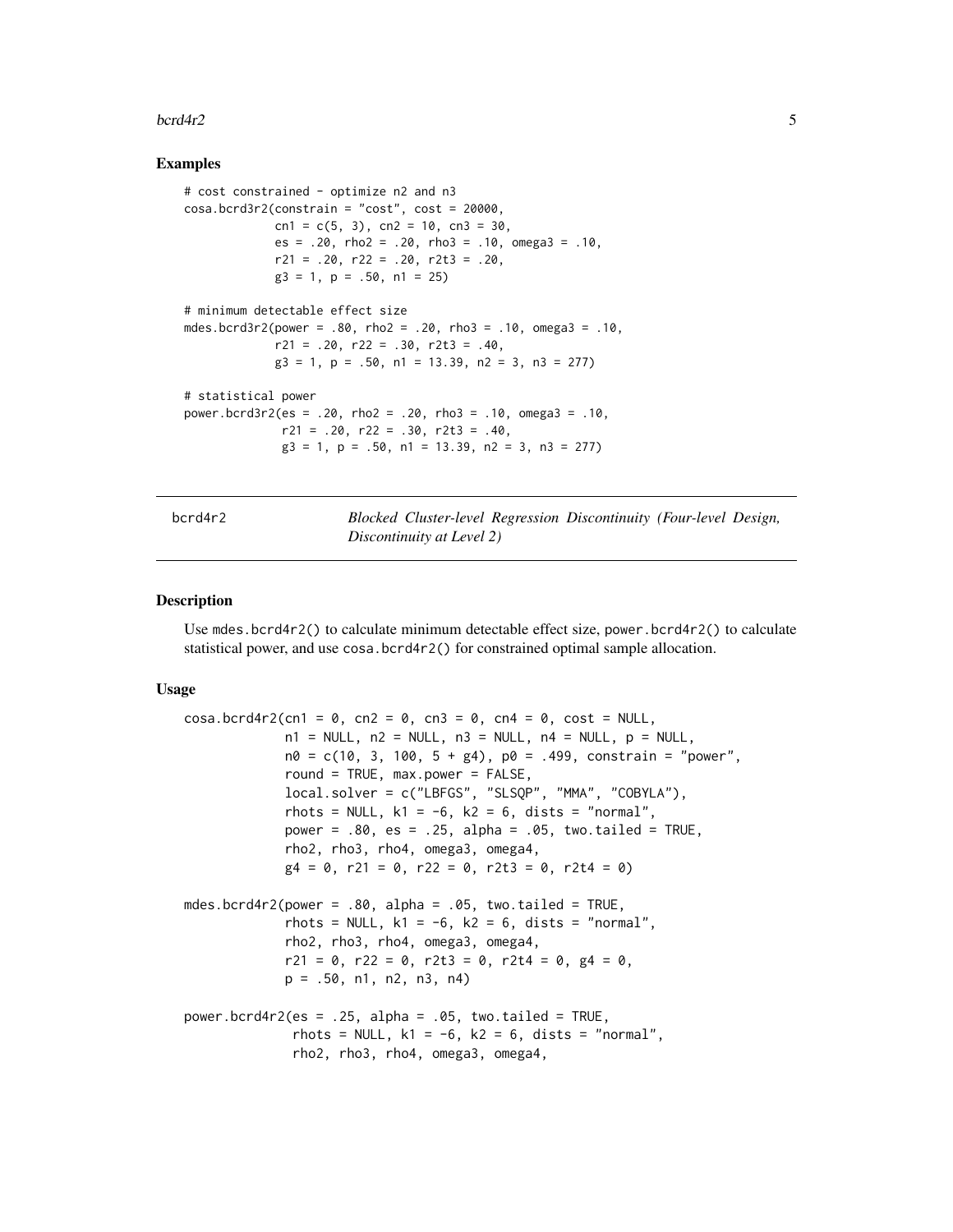$6$  bcrd $4r2$ 

 $r21 = 0$ ,  $r22 = 0$ ,  $r2t3 = 0$ ,  $r2t4 = 0$ ,  $g4 = 0$ ,  $p = .50, n1, n2, n3, n4)$ 

| cn1          | marginal cost per level 1 unit in treatment and control conditions, e.g. c(10, 5).                                                                                               |
|--------------|----------------------------------------------------------------------------------------------------------------------------------------------------------------------------------|
| cn2          | marginal cost per level 2 unit in treatment and control conditions, e.g. c(50, 20).                                                                                              |
| cn3          | marginal cost per level 3 unit.                                                                                                                                                  |
| cn4          | marginal cost per level 4 unit.                                                                                                                                                  |
| cost         | total cost or budget.                                                                                                                                                            |
| n1           | average number of level 1 units per level 2 unit.                                                                                                                                |
| n2           | average number of level 2 units per level 3 unit.                                                                                                                                |
| n3           | average number of level 3 units per level 4 unit.                                                                                                                                |
| n4           | number of level 4 units.                                                                                                                                                         |
| p            | proportion of level 2 units in treatment condition.                                                                                                                              |
| n0           | vector of starting values for n1, n2, n3, n4 (positional). Starting values are<br>replaced with averages when sample sizes are constrained by bounds.                            |
| p0           | starting value for p when rhots = $\theta$ and p = NULL. Starting value is replaced<br>with average when p is constrained by bounds.                                             |
| power        | statistical power (1 - $\beta$ ).                                                                                                                                                |
| es           | effect size (Cohen's d).                                                                                                                                                         |
| alpha        | probability of type I error $(\alpha)$ .                                                                                                                                         |
| two.tailed   | logical; TRUE for two-tailed hypothesis testing.                                                                                                                                 |
| constrain    | character; "cost", "power", or "mdes".                                                                                                                                           |
| round        | logical; TRUE for rounded COSA solution.                                                                                                                                         |
| max.power    | logical; TRUE for maximizing power instead of minimizing variance.                                                                                                               |
| local.solver | subset of c("LBFGS", "SLSQP", "MMA", "COBYLA").                                                                                                                                  |
| rhots        | correlation between the treatment and the scoring variable. Specify rhots = $\theta$<br>to obtain results equivalent to random assignment designs.                               |
| k1           | left truncation point (in standard deviation units from full normal distribution<br>mean), ignored when rhots is not NULL or dists = "uniform".                                  |
| k2           | right truncation point (in standard deviation units from full normal distribution<br>mean), ignored when rhots is not NULL or dists = $"uniform"$ .                              |
| dists        | distribution of the scoring variable; "normal" or "uniform". By default, dists = "normal"<br>specification implies a truncated normal distribution with $k1 = -6$ and $k2 = 6$ . |
| rho2         | proportion of variance in the outcome between level 2 units (unconditional ICC2).                                                                                                |
| rho3         | proportion of variance in the outcome between level 3 units (unconditional ICC3).                                                                                                |
| rho4         | proportion of variance in the outcome between level 4 units (unconditional ICC4).                                                                                                |
| omega3       | ratio of the treatment effect variance between level 3 units to the variance in the<br>outcome between level 3 units.                                                            |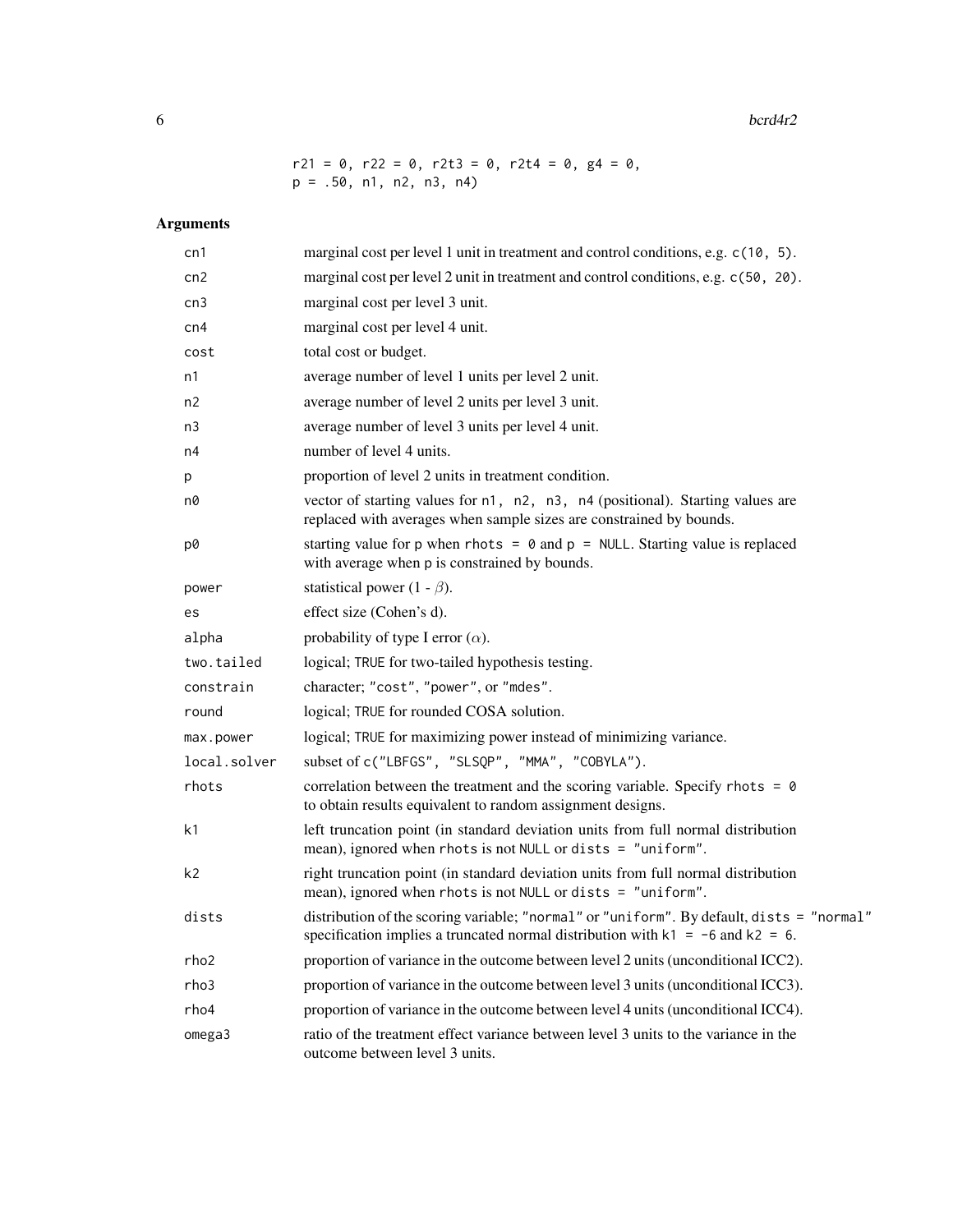# $bccd4r2$  7

| omega4         | ratio of the treatment effect variance between level 4 units to the variance in the<br>outcome between level 4 units. |
|----------------|-----------------------------------------------------------------------------------------------------------------------|
| g <sub>4</sub> | number of covariates at level 4.                                                                                      |
| r21            | proportion of level 1 variance in the outcome explained by level 1 covariates.                                        |
| r22            | proportion of level 1 variance in the outcome explained by level 2 covariates.                                        |
| r2t3           | proportion of treatment effect variance between level 3 units explained by level<br>3 covariates.                     |
| r2t4           | proportion of treatment effect variance between level 4 units explained by level<br>4 covariates.                     |

# Value

| parms | list of parameters used in the function.                               |
|-------|------------------------------------------------------------------------|
| df    | degrees of freedom.                                                    |
| sse   | standardized standard error.                                           |
| cosa  | constrained optimal sample allocation.                                 |
| mdes  | minimum detectable effect size and $(1 - \alpha)$ % confidence limits. |
| power | statistical power $(1 - \beta)$                                        |

# Examples

```
# cost constrained - optimize n3 and n4
cosa.bcrd4r2(constrain = "cost", cost = 100000,
            cn1 = c(5, 3), cn2 = 10, cn3 = 30, cn4 = 50,
            es = .20, rho2 = .20, rho3 = .10, rho4 = .05,
            omega = .10, omega = .20,
            g4 = 1, r21 = .20, r22 = .20, r2t3 = .20, r2t4 = .20,p = .50, n1 = 25, n2 = 3, n3 = NULL, n4 = NULL# minimum detectable effect size
mdes.bcrd4r2(power = .80, rho2 = .20, rho3 = .10, rho4 = .05,
             omega3 = .10, omega4 = .20,
             r21 = .20, r22 = .30, r2t3 = .40, r2t4 = .50,
             g4 = 1, p = .50, n1 = 10, n2 = 3, n3 = 50.92, n4 = 13)
# statistical power
power.bcrd4r2(es = .20, rho2 = .20, rho3 = .10, rho4 = .05,
             omega3 = .10, omega4 = .20,
             r21 = .20, r22 = .30, r2t3 = .40, r2t4 = .50,
             g4 = 1, p = .50, n1 = 10, n2 = 3, n3 = 50.92, n4 = 13)
```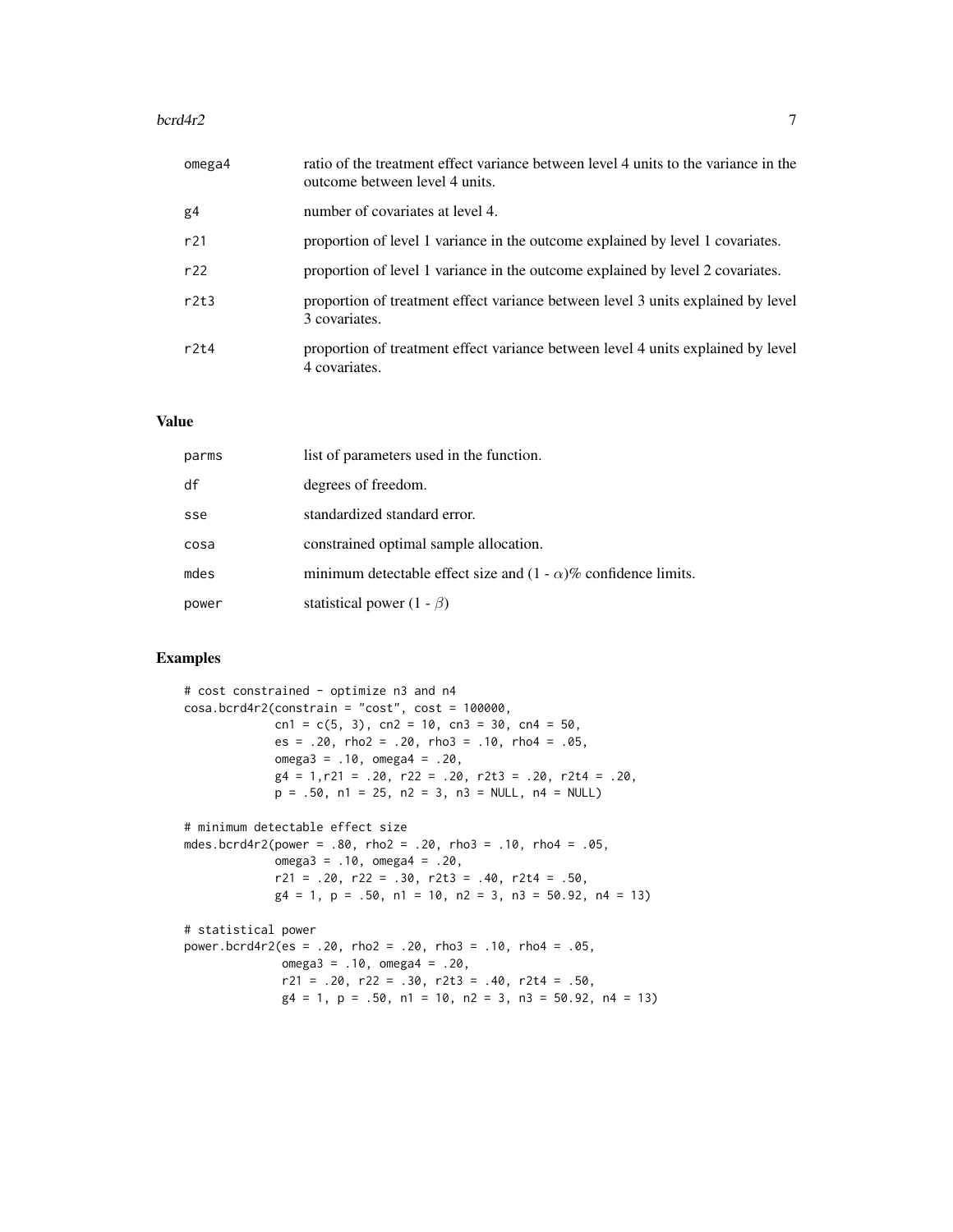<span id="page-7-0"></span>

# Description

Use mdes.bcrd4r3() to calculate minimum detectable effect size, power.bcrd4r3() to calculate statistical power, and cosa.bcrd4r3() for constrained optimal sample allocation.

## Usage

```
\cos a \cdot \frac{b \cdot d}{a} cn1 = 0, cn2 = 0, cn3 = 0, cn4 = 0, cost = NULL,
              n1 = NULL, n2 = NULL, n3 = NULL, n4 = NULL, p = NULL,n\theta = c(1\theta, 3, 1\theta\theta, 5 + g4), p\theta = .499, constrain = "power",
              round = TRUE, max.power = FALSE,
              local.solver = c("LBFGS", "SLSQP", "MMA", "COBYLA"),
              rhots = NULL, k1 = -6, k2 = 6, dists = "normal",
             power = .80, es = .25, alpha = .05, two.tailed = TRUE,
              rho2, rho3, rho4, omega4,
              g4 = 0, r21 = 0, r22 = 0, r23 = 0, r2t4 = 0)
mdes.bcrd4r3(power = .80, alpha = .05, two.tailed = TRUE,
              rhots = NULL, k1 = -6, k2 = 6, dists = "normal",
              rho2, rho3, rho4, omega4,
              r21 = 0, r22 = 0, r23 = 0, r214 = 0, g4 = 0,
              p = .50, n1, n2, n3, n4)
power.bcrd4r3(es = .25, alpha = .05, two.tailed = TRUE,
               rhots = NULL, k1 = -6, k2 = 6, dists = "normal",
               rho2, rho3, rho4, omega4,
              r21 = 0, r22 = 0, r23 = 0, r214 = 0, g4 = 0,
              p = .50, n1, n2, n3, n4)
```

| cn1            | marginal cost per level 1 unit in treatment and control conditions, e.g. $c(10, 5)$ . |
|----------------|---------------------------------------------------------------------------------------|
| cn2            | marginal cost per level 2 unit in treatment and control conditions, e.g. c(50, 20).   |
| cn3            | marginal cost per level 3 unit in treatment and control conditions, e.g. c(80, 50).   |
| cn4            | marginal cost per level 4 unit.                                                       |
| cost           | total cost or budget.                                                                 |
| n1             | average number of level 1 units per level 2 unit.                                     |
| n2             | average number of level 2 units per level 3 unit.                                     |
| n <sub>3</sub> | average number of level 3 units per level 4 unit.                                     |
| n4             | number of level 4 units.                                                              |
|                |                                                                                       |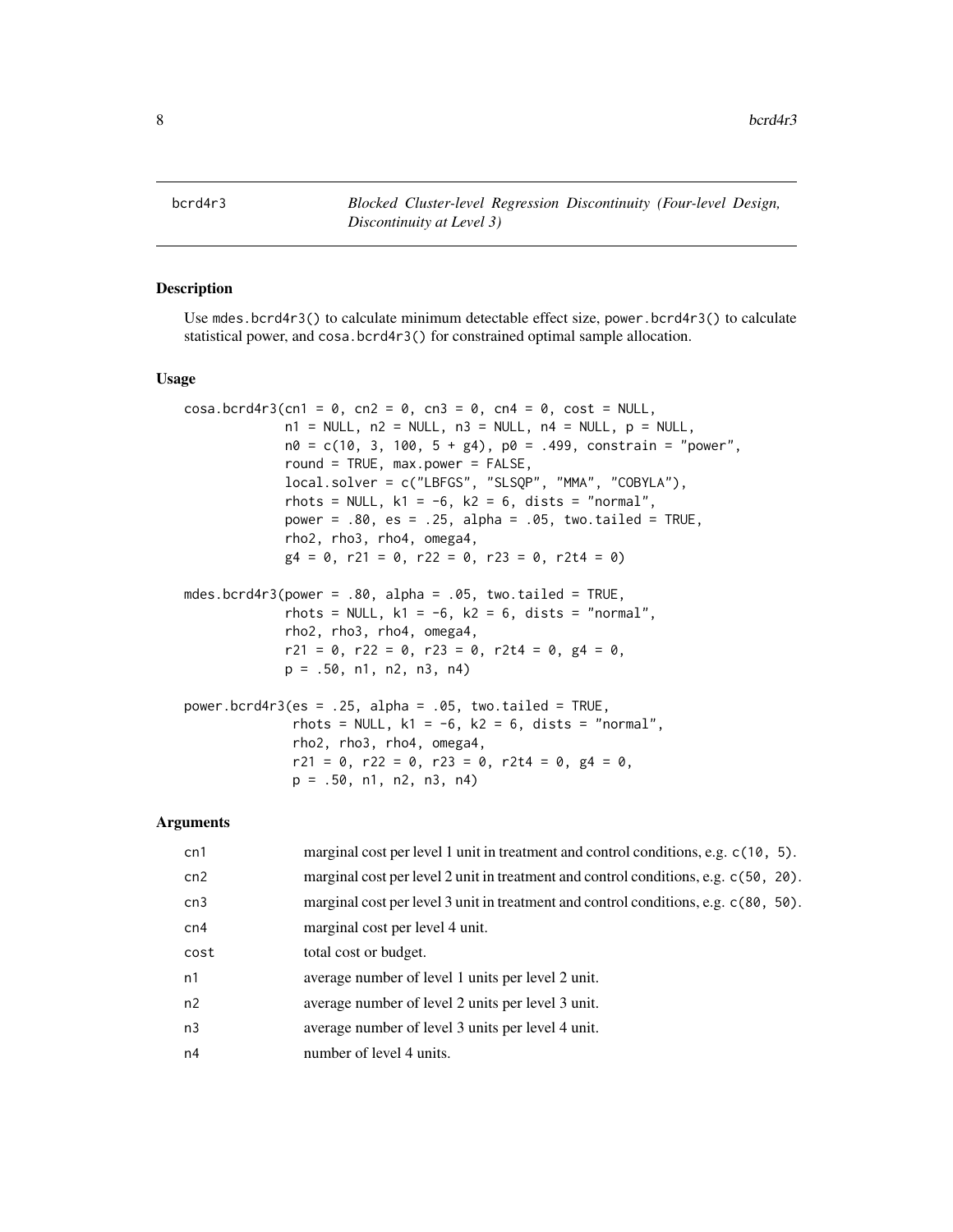| proportion of level 3 units in treatment condition.                                                                                                                              |
|----------------------------------------------------------------------------------------------------------------------------------------------------------------------------------|
| vector of starting values for n1, n2, n3, n4 (positional). Starting values are<br>replaced with averages when sample sizes are constrained by bounds.                            |
| starting value for p when rhots = $\theta$ and p = NULL. Starting value is replaced<br>with average when p is constrained by bounds.                                             |
| statistical power (1 - $\beta$ ).                                                                                                                                                |
| effect size (Cohen's d).                                                                                                                                                         |
| probability of type I error $(\alpha)$ .                                                                                                                                         |
| logical; TRUE for two-tailed hypothesis testing.                                                                                                                                 |
| character; "cost", "power", or "mdes".                                                                                                                                           |
| logical; TRUE for rounded COSA solution.                                                                                                                                         |
| logical; TRUE for maximizing power instead of minimizing variance.                                                                                                               |
| subset of c("LBFGS", "SLSQP", "MMA", "COBYLA").                                                                                                                                  |
| correlation between the treatment and the scoring variable. Specify rhots = $\theta$<br>to obtain results equivalent to random assignment designs.                               |
| left truncation point (in standard deviation units from full normal distribution<br>mean), ignored when rhots is not NULL or dists = "uniform".                                  |
| right truncation point (in standard deviation units from full normal distribution<br>mean), ignored when rhots is not NULL or dists = "uniform".                                 |
| distribution of the scoring variable; "normal" or "uniform". By default, dists = "normal"<br>specification implies a truncated normal distribution with $k1 = -6$ and $k2 = 6$ . |
| proportion of variance in the outcome between level 2 units (unconditional ICC2).                                                                                                |
| proportion of variance in the outcome between level 3 units (unconditional ICC3).                                                                                                |
| proportion of variance in the outcome between level 4 units (unconditional ICC4).                                                                                                |
| ratio of the treatment effect variance between level 4 units to the variance in the<br>outcome between level 4 units.                                                            |
| number of covariates at level 4.                                                                                                                                                 |
| proportion of level 1 variance in the outcome explained by level 1 covariates.                                                                                                   |
| proportion of level 2 variance in the outcome explained by level 2 covariates.                                                                                                   |
| proportion of level 3 variance in the outcome explained by level 3 covariates.                                                                                                   |
| proportion of treatment effect variance between level 4 units explained by level<br>4 covariates.                                                                                |
|                                                                                                                                                                                  |

# Value

| parms | list of parameters used in the function.                               |
|-------|------------------------------------------------------------------------|
| df    | degrees of freedom.                                                    |
| sse   | standardized standard error.                                           |
| cosa  | constrained optimal sample allocation.                                 |
| mdes  | minimum detectable effect size and $(1 - \alpha)$ % confidence limits. |
| power | statistical power $(1 - \beta)$                                        |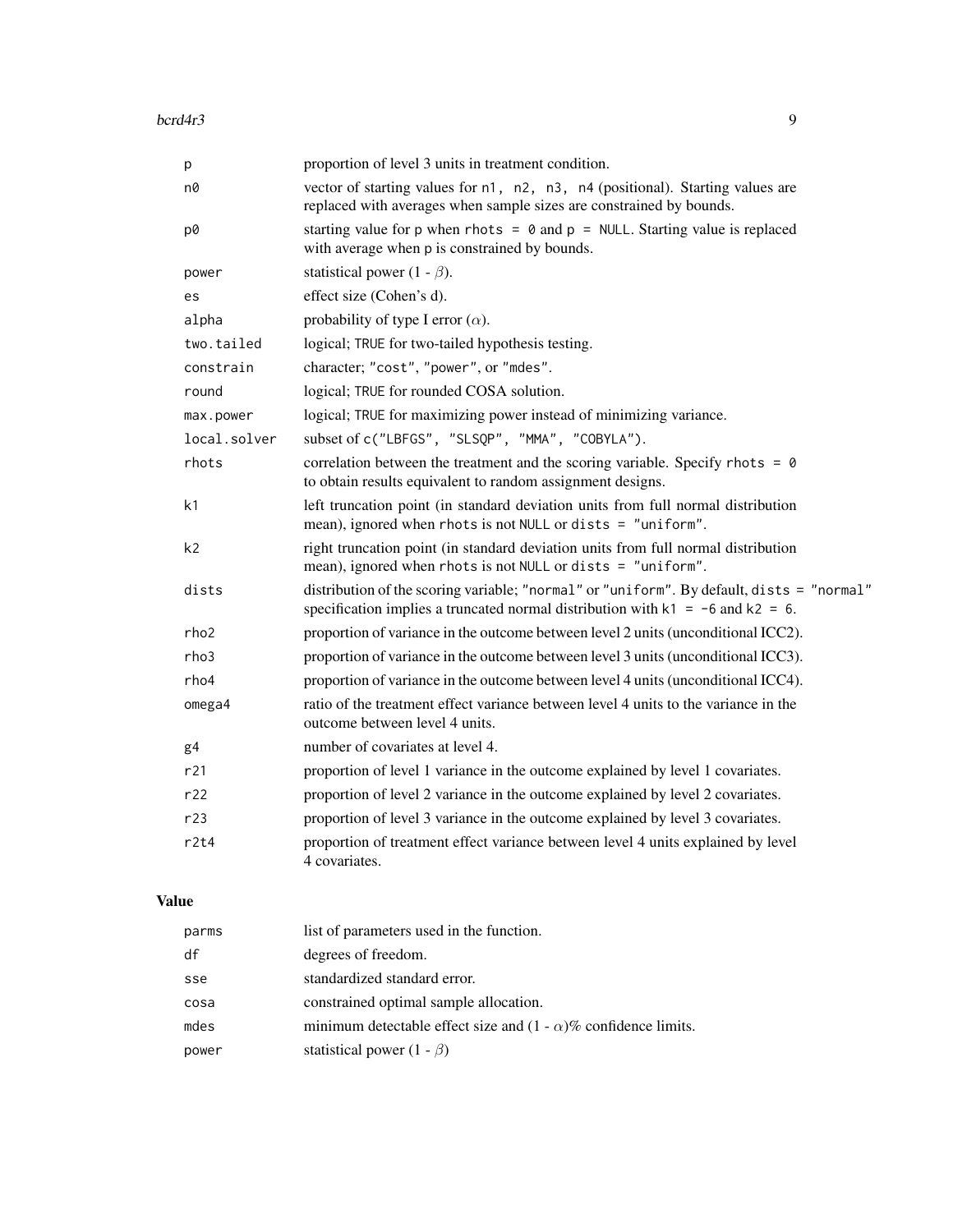# Examples

```
# cost constrained - optimize n3 and n4
cosa.bcrd4r3(constraint = "cost", cost = 50000,cn1 = 5, cn2 = 10, cn3 = 30, cn4 = 50,
             es = .20, rho2 = .30, rho3 = .15, rho4 = .10, omega4 = .50,
             r21 = .50, r22 = .30, r23 = .20, r214 = .20,
             g4 = 1, p = .50, n1 = 25, n2 = 3, n3 = NULL, n4 = NULL# minimum detectable effect size
mdes.bcrd4r3(power = .80, rho2 = .20, rho3 = .10, rho4 = .05, omega4 = .20,
             r21 = .20, r22 = .30, r23 = .40, r214 = .50,
             g4 = 1, p = .50, n1 = 10, n2 = 3, n3 = 50.92, n4 = 13)
# statistical power
power.bcrd4r3(es = .20, rho2 = .20, rho3 = .10, rho4 = .05, omega4 = .20,
              r21 = .20, r22 = .30, r23 = .40, r214 = .50,
              g4 = 1, p = .50, n1 = 10, n2 = 3, n3 = 50.92, n4 = 13)
```
bird2r1 *Blocked Individual-level Regression Discontinuity (Two-level Design, Discontinuity at Level 1)*

# Description

Use mdes.bird2r1() to calculate minimum detectable effect size, power.bird2r1() to calculate statistical power, and cosa.bird2r1() for constrained optimal sample allocation.

```
\cosh\left(\frac{\pi}{2} \right) cosa.bird2r1(cn1 = 0, cn2 = 0, cost = NULL,
              n1 = NULL, n2 = NULL, p = NULL,n\theta = c(1\theta, 1\theta\theta + g2), p\theta = .499, constrain = "power",
              round = TRUE, max.power = FALSE,
              local.solver = c("LBFGS", "SLSQP", "MMA", "COBYLA"),
              rhots = NULL, k1 = -6, k2 = 6, dists = "normal",
              power = .80, es = .25, alpha = .05, two.tailed = TRUE,
              rho2, omega2, g2 = 0, r21 = 0, r2t2 = 0)
mdes.bird2r1(power = .80, alpha = .05, two.tailed = TRUE,
              rhots = NULL, k1 = -6, k2 = 6, dists = "normal",
              rho2, omega2, r21 = 0, r2t2 = 0,
              g2 = 0, p = .50, n1, n2)
power.bird2r1(es = .25, alpha = .05, two.tailed = TRUE,
               rhots = NULL, k1 = -6, k2 = 6, dists = "normal",
               rho2, omega2, r21 = 0, r2t2 = 0,
               g2 = 0, p = .50, n1, n2)
```
<span id="page-9-0"></span>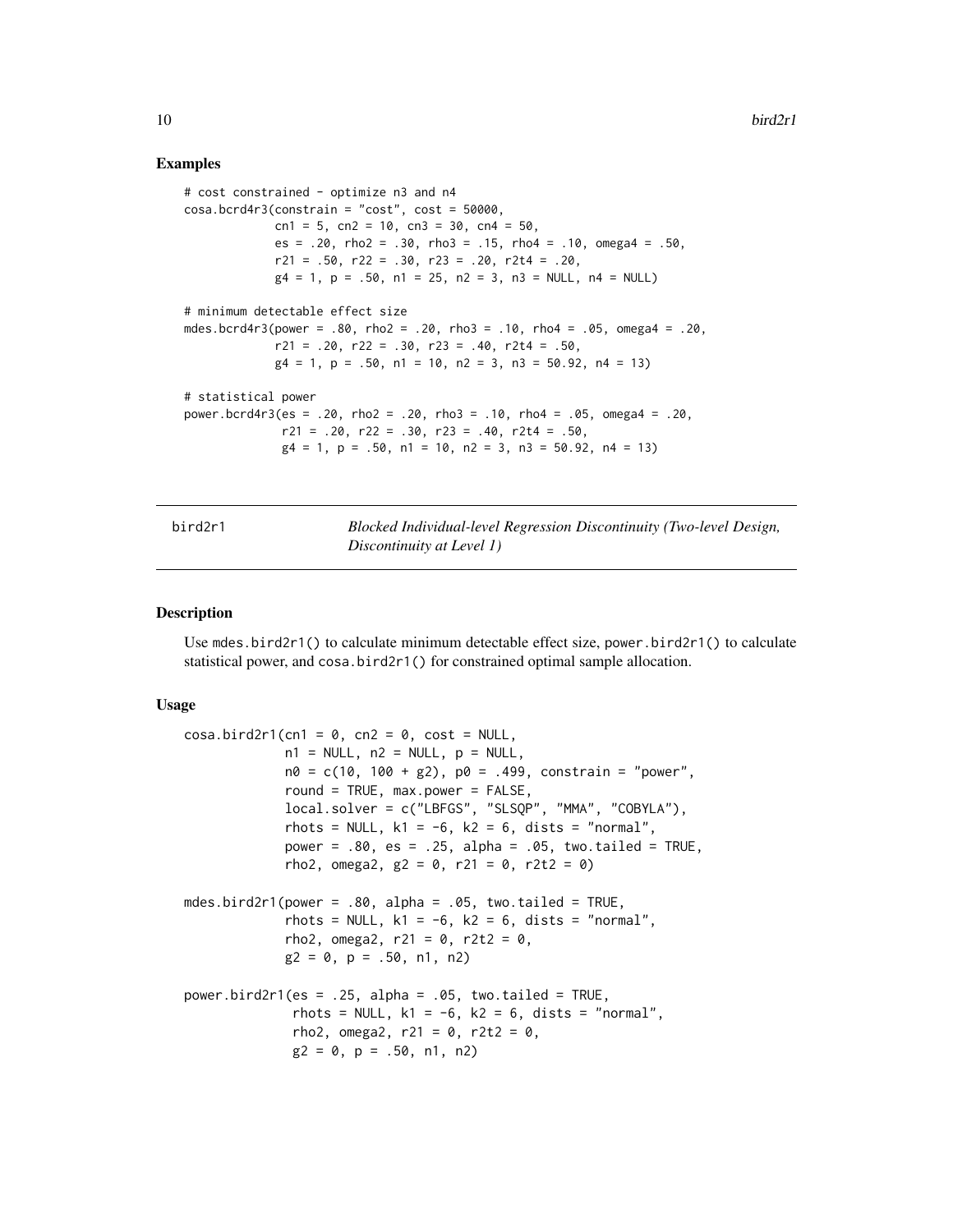## $\frac{b \cdot \ln(2r)}{11}$

| cn1              | marginal cost per level 1 unit in treatment and control conditions, e.g. c(10, 5).                                                                                                             |
|------------------|------------------------------------------------------------------------------------------------------------------------------------------------------------------------------------------------|
| cn2              | marginal cost per level 2 unit.                                                                                                                                                                |
| cost             | total cost or budget.                                                                                                                                                                          |
| n1               | average number of level 1 units per level 2 units.                                                                                                                                             |
| n2               | number of level 2 units.                                                                                                                                                                       |
| р                | proportion of level 1 units in treatment condition.                                                                                                                                            |
| n0               | vector of starting values for n1, n2 (positional). Starting values are replaced<br>with averages when sample sizes are constrained by bounds.                                                  |
| p0               | starting value for p when rhots = $\theta$ and p = NULL. Starting value is replaced<br>with average when p is constrained by bounds.                                                           |
| power            | statistical power (1 - $\beta$ ).                                                                                                                                                              |
| es               | effect size (Cohen's d).                                                                                                                                                                       |
| alpha            | probability of type I error $(\alpha)$ .                                                                                                                                                       |
| two.tailed       | logical; TRUE for two-tailed hypothesis testing.                                                                                                                                               |
| constrain        | character; "cost", "power", or "mdes".                                                                                                                                                         |
| round            | logical; TRUE for rounded COSA solution.                                                                                                                                                       |
| max.power        | logical; TRUE for maximizing power instead of minimizing variance.                                                                                                                             |
| local.solver     | subset of c("LBFGS", "SLSQP", "MMA", "COBYLA")                                                                                                                                                 |
| rhots            | correlation between the treatment and the scoring variable. Specify rhots = $\theta$<br>to obtain results equivalent to random assignment designs.                                             |
| k1               | left truncation point (in standard deviation units from full normal distribution<br>mean), ignored when rhots is not NULL or dists = "uniform".                                                |
| k2               | right truncation point (in standard deviation units from full normal distribution<br>mean), ignored when rhots is not NULL or dists = "uniform".                                               |
| dists            | character; distribution of the scoring variable, "normal" or "uniform". By<br>default, dists = "normal" specification implies a truncated normal distribution<br>with $k1 = -6$ and $k2 = 6$ . |
| rho <sub>2</sub> | proportion of variance in the outcome between level 2 units (unconditional ICC2).                                                                                                              |
| omega2           | ratio of the treatment effect variance between level 2 units to the variance in the<br>outcome between level 2 units.                                                                          |
| g <sub>2</sub>   | number of covariates at level 2.                                                                                                                                                               |
| r21              | proportion of level 1 variance in the outcome explained by level 1 covariates.                                                                                                                 |
| r2t2             | proportion of treatment effect variance between level 2 units explained by level<br>2 covariates.                                                                                              |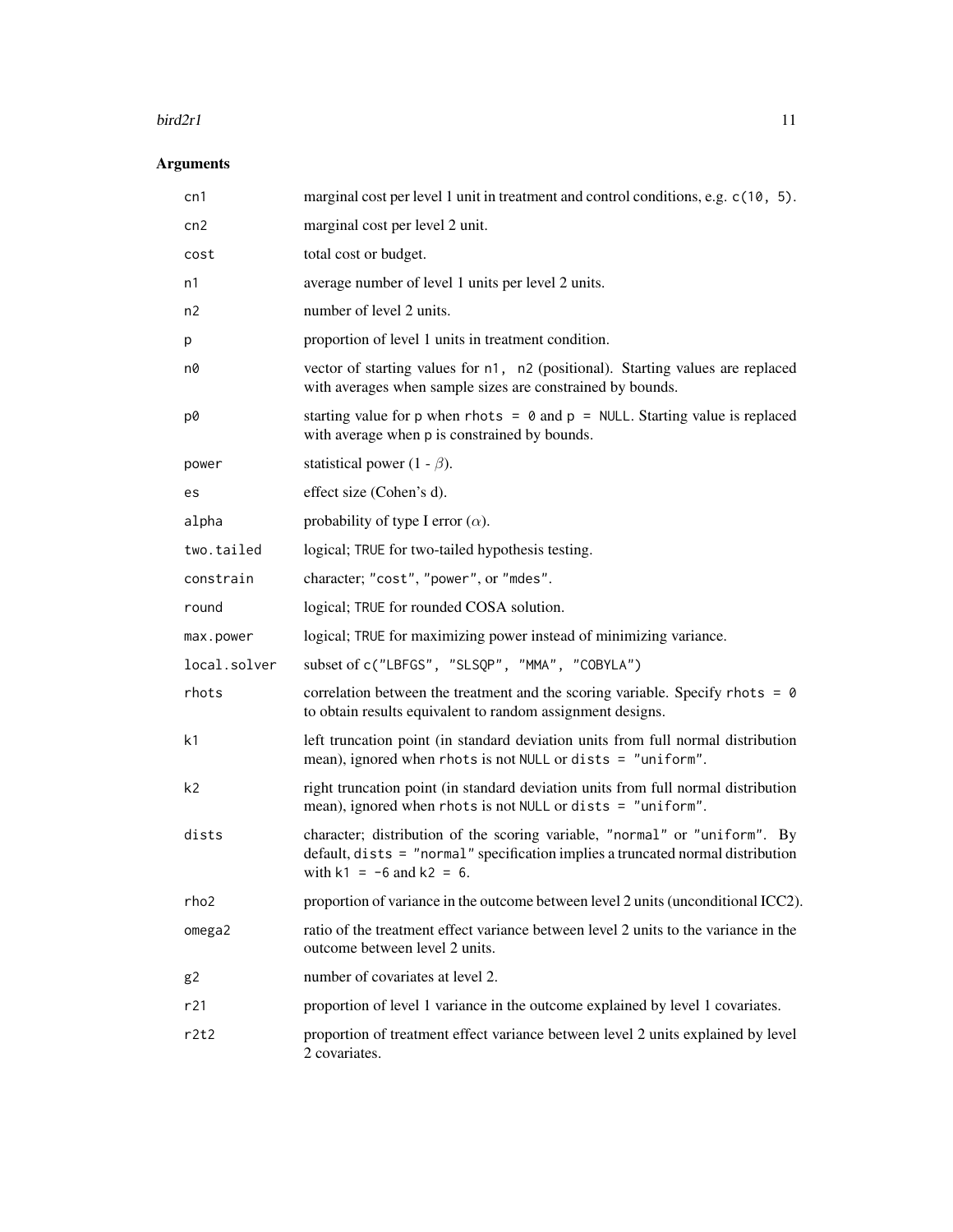<span id="page-11-0"></span>12 bird3r1

## Value

| parms | list of parameters used in the function.                               |
|-------|------------------------------------------------------------------------|
| df    | degrees of freedom.                                                    |
| sse   | standardized standard error.                                           |
| cosa  | constrained optimal sample allocation.                                 |
| mdes  | minimum detectable effect size and $(1 - \alpha)$ % confidence limits. |
| power | statistical power $(1 - \beta)$                                        |

# Examples

```
# cost constrained - optimize n1 and n2
cosa.bird2r1(constraint = "cost", cost = 5000,cn1 = c(5, 4), cn2 = 10,
             es = .20, rho2 = .20, omega2 = .20,
             r21 = .20, r2t2 = .20, g2 = 1,
             p = .50, n1 = NULL, n2 = NULL# minimum detectable effect size
```

```
mdes.bird2r1(power = .80, rho2 = .20, omega2 = .20,
            r21 = .20, r2t2 = .30, g2 = 1, p = .50,
            n1 = 26.96, n2 = 22
```

```
# statistical power
power.bird2r1(es = .20, rho2 = .20, omega2 = .20,
             r21 = .20, r2t2 = .30, g2 = 1, p = .50,
             n1 = 26.96, n2 = 22
```
bird3r1 *Blocked Individual-level Regression Discontinuity (Three-level Design, Discontinuity at Level 1)*

# Description

Use mdes.bird3r1() to calculate minimum detectable effect size, power.bird3r1() to calculate statistical power, and cosa.bird3r1() for constrained optimal sample allocation.

```
cosa.bird3r1(cn1 = 0, cn2 = 0, cn3 = 0, cost = NULL,n1 = NULL, n2 = NULL, n3 = NULL, p = NULL,n0 = c(10, 3, 100 + g3), p0 = .499, constrain = "power",
             round = TRUE, max.power = FALSE,
             local.solver = c("LBFGS", "SLSQP", "MMA", "COBYLA"),
             rhots = NULL, k1 = -6, k2 = 6, dists = "normal",
             power = .80, es = .25, alpha = .05, two.tailed = TRUE,
             rho2, rho3, omega2, omega3,
```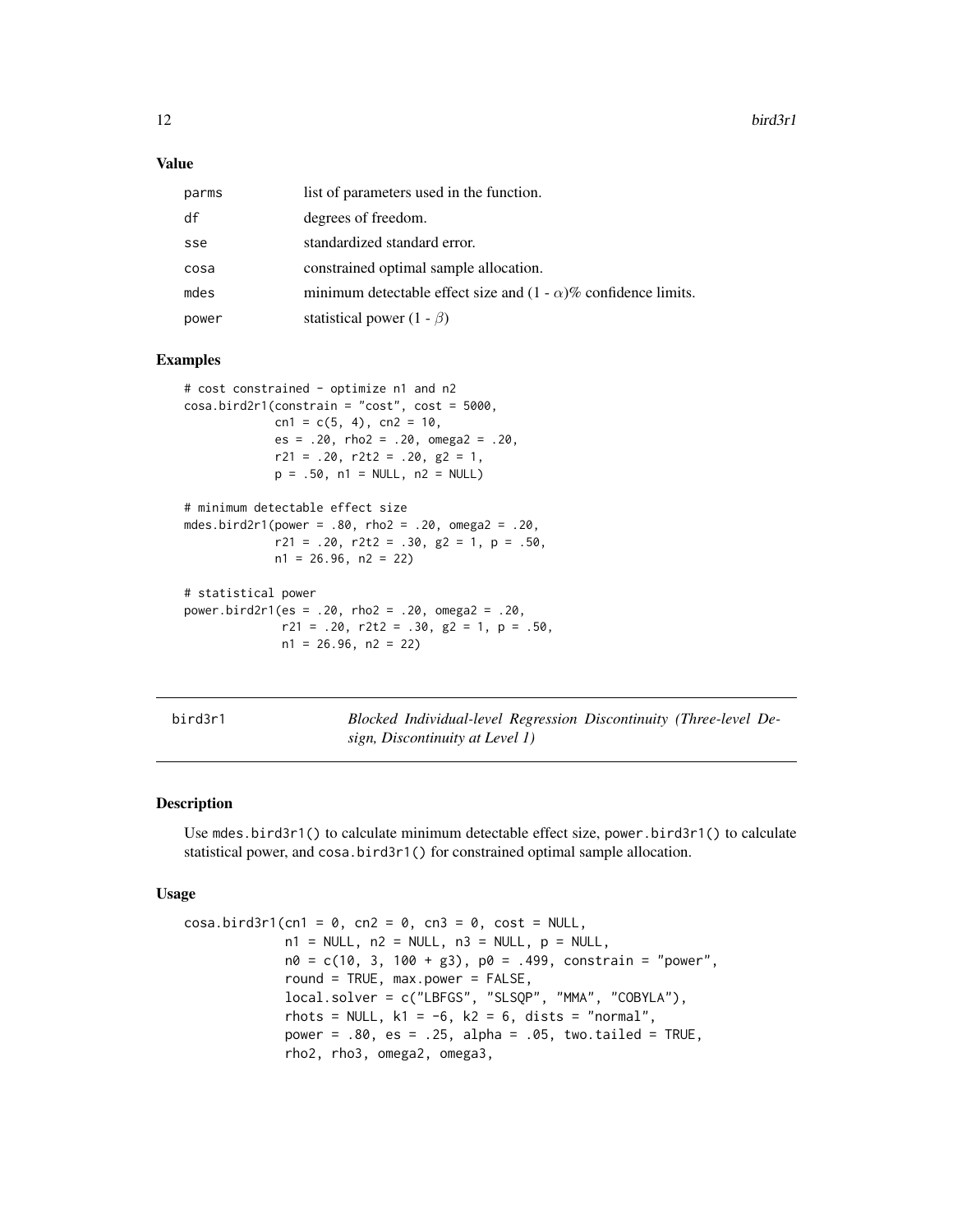### $\frac{b \cdot \ln(3r)}{13}$

$$
g3 = 0
$$
, r21 = 0, r2t2 = 0, r2t3 = 0)

mdes.bird3r1(power =  $.80$ , alpha =  $.05$ , two.tailed = TRUE, rhots = NULL,  $k1 = -6$ ,  $k2 = 6$ , dists = "normal", rho2, rho3, omega2, omega3,  $r21 = 0$ ,  $r2t2 = 0$ ,  $r2t3 = 0$ ,  $g3 = 0$ , p = .50, n1, n2, n3)

```
power.bird3r1(es = .25, alpha = .05, two.tailed = TRUE,rhots = NULL, k1 = -6, k2 = 6, dists = "normal",
              rho2, rho3, omega2, omega3,
              r21 = 0, r2t2 = 0, r2t3 = 0, g3 = 0,
             p = .50, n1, n2, n3)
```

| cn1            | marginal cost per level 1 unit in treatment and control conditions, e.g. c(10, 5).                                                                  |
|----------------|-----------------------------------------------------------------------------------------------------------------------------------------------------|
| cn2            | marginal cost per level 2 unit.                                                                                                                     |
| cn3            | marginal cost per level 3 unit.                                                                                                                     |
| cost           | total cost or budget.                                                                                                                               |
| n1             | average number of level 1 units per level 2 unit.                                                                                                   |
| n2             | average number of level 2 units per level 3 unit.                                                                                                   |
| n <sub>3</sub> | number of level 3 units.                                                                                                                            |
| p              | proportion of level 1 units in treatment condition.                                                                                                 |
| n0             | vector of starting values for n1, n2, n3 (positional). Starting values are re-<br>placed with averages when sample sizes are constrained by bounds. |
| p0             | starting value for p when rhots = $\theta$ and p = NULL. Starting value is replaced<br>with average when p is constrained by bounds.                |
| power          | statistical power (1 - $\beta$ ).                                                                                                                   |
| es             | effect size (Cohen's d).                                                                                                                            |
| alpha          | probability of type I error $(\alpha)$ .                                                                                                            |
| two.tailed     | logical; TRUE for two-tailed hypothesis testing.                                                                                                    |
| constrain      | character; "cost", "power", or "mdes".                                                                                                              |
| round          | logical; TRUE for rounded COSA solution.                                                                                                            |
| max.power      | logical; TRUE for maximizing power instead of minimizing variance.                                                                                  |
| local.solver   | subset of c("LBFGS", "SLSQP", "MMA", "COBYLA")                                                                                                      |
| rhots          | correlation between the treatment and the scoring variable. Specify rhots = $\theta$<br>to obtain results equivalent to random assignment designs.  |
| k1             | left truncation point (in standard deviation units from full normal distribution<br>mean), ignored when rhots is not NULL or dists $=$ "uniform".   |
| k2             | right truncation point (in standard deviation units from full normal distribution<br>mean), ignored when rhots is not NULL or dists = "uniform".    |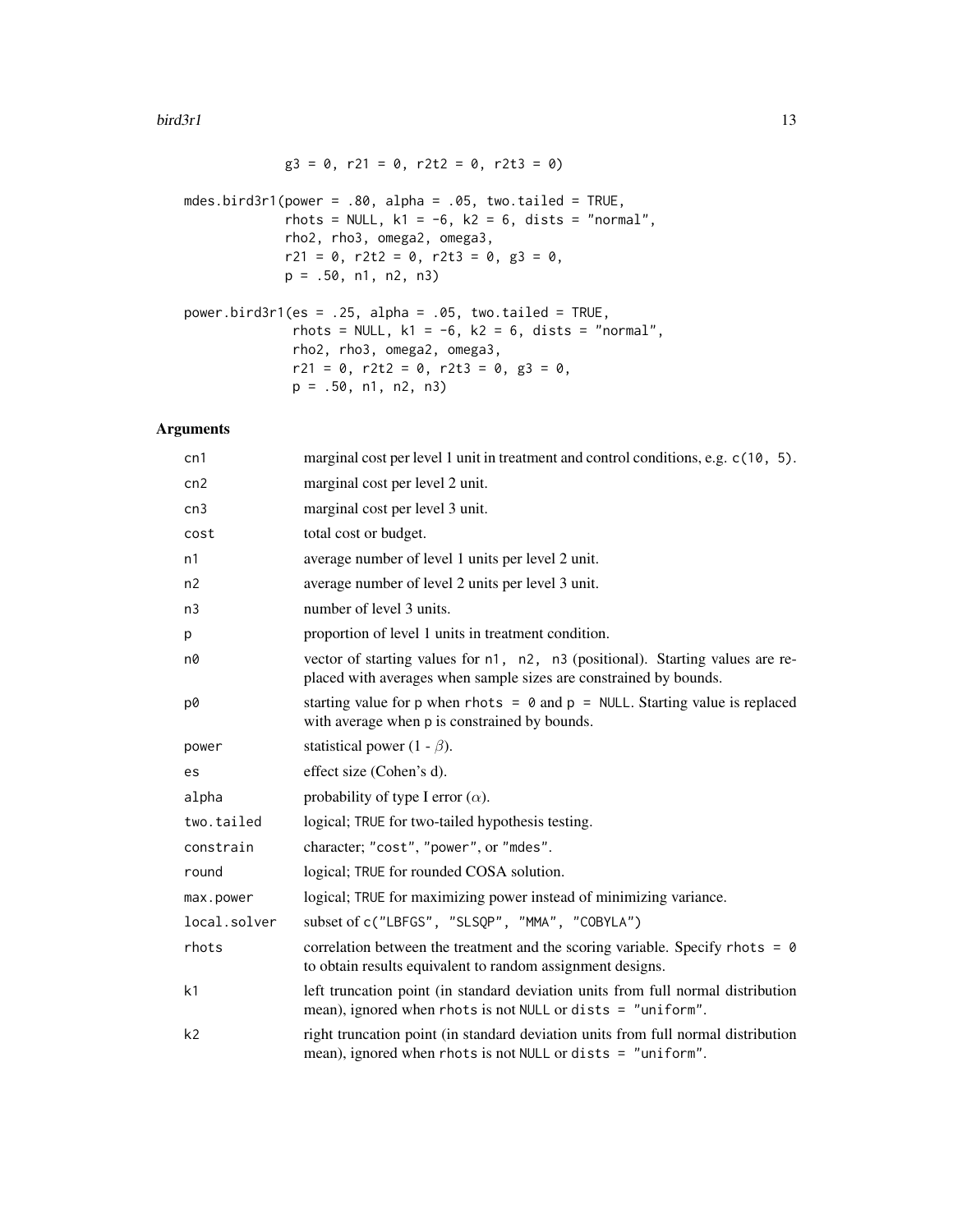| dists  | distribution of the scoring variable; "normal" or "uniform". By default, dists = "normal"<br>specification implies a truncated normal distribution with $k1 = -6$ and $k2 = 6$ . |
|--------|----------------------------------------------------------------------------------------------------------------------------------------------------------------------------------|
| rho2   | proportion of variance in the outcome between level 2 units (unconditional ICC2).                                                                                                |
| rho3   | proportion of variance in the outcome between level 3 units (unconditional ICC3).                                                                                                |
| omega2 | ratio of the treatment effect variance between level 2 units to the variance in the<br>outcome between level 2 units.                                                            |
| omega3 | ratio of the treatment effect variance between level 3 units to the variance in the<br>outcome between level 3 units.                                                            |
| g3     | number of covariates at level 3.                                                                                                                                                 |
| r21    | proportion of level 1 variance in the outcome explained by level 1 covariates.                                                                                                   |
| r2t2   | proportion of treatment effect variance between level 2 units explained by level<br>2 covariates.                                                                                |
| r2t3   | proportion of treatment effect variance between level 3 units explained by level<br>3 covariates.                                                                                |

# Value

| parms | list of parameters used in the function.                               |
|-------|------------------------------------------------------------------------|
| df    | degrees of freedom.                                                    |
| sse   | standardized standard error.                                           |
| cosa  | constrained optimal sample allocation.                                 |
| mdes  | minimum detectable effect size and $(1 - \alpha)$ % confidence limits. |
| power | statistical power $(1 - \beta)$                                        |

# Examples

```
# cost constrained - optimize n2 and n3
cosa.bird3r1(constrain = "cost", cost = 5000,
            cn1 = c(5, 3), cn2 = 10, cn3 = 30,
            es = .20, rho2 = .20, rho3 = .10, omega2 = .20, omega3 = .10,
            r21 = .20, r2t2 = .20, r2t3 = .20, g3 = 1, p = .50,
            n1 = 25, n2 = NULL, n3 = NULL# minimum detectable effect size
mdes.bird3r1(power = .80, rho2 = .20, rho3 = .10, omega2 = .20, omega3 = .10,
            r21 = .20, r2t2 = .30, r2t3 = .40, g3 = 1, p = .50,
            n1 = 28.06, n2 = 3, n3 = 16)
# statistical power
power.bird3r1(es = .20, rho2 = .20, rho3 = .10, omega2 = .20, omega3 = .10,
             r21 = .20, r2t2 = .30, r2t3 = .40, g3 = 1, p = .50,
```
 $n1 = 28.06$ ,  $n2 = 3$ ,  $n3 = 16$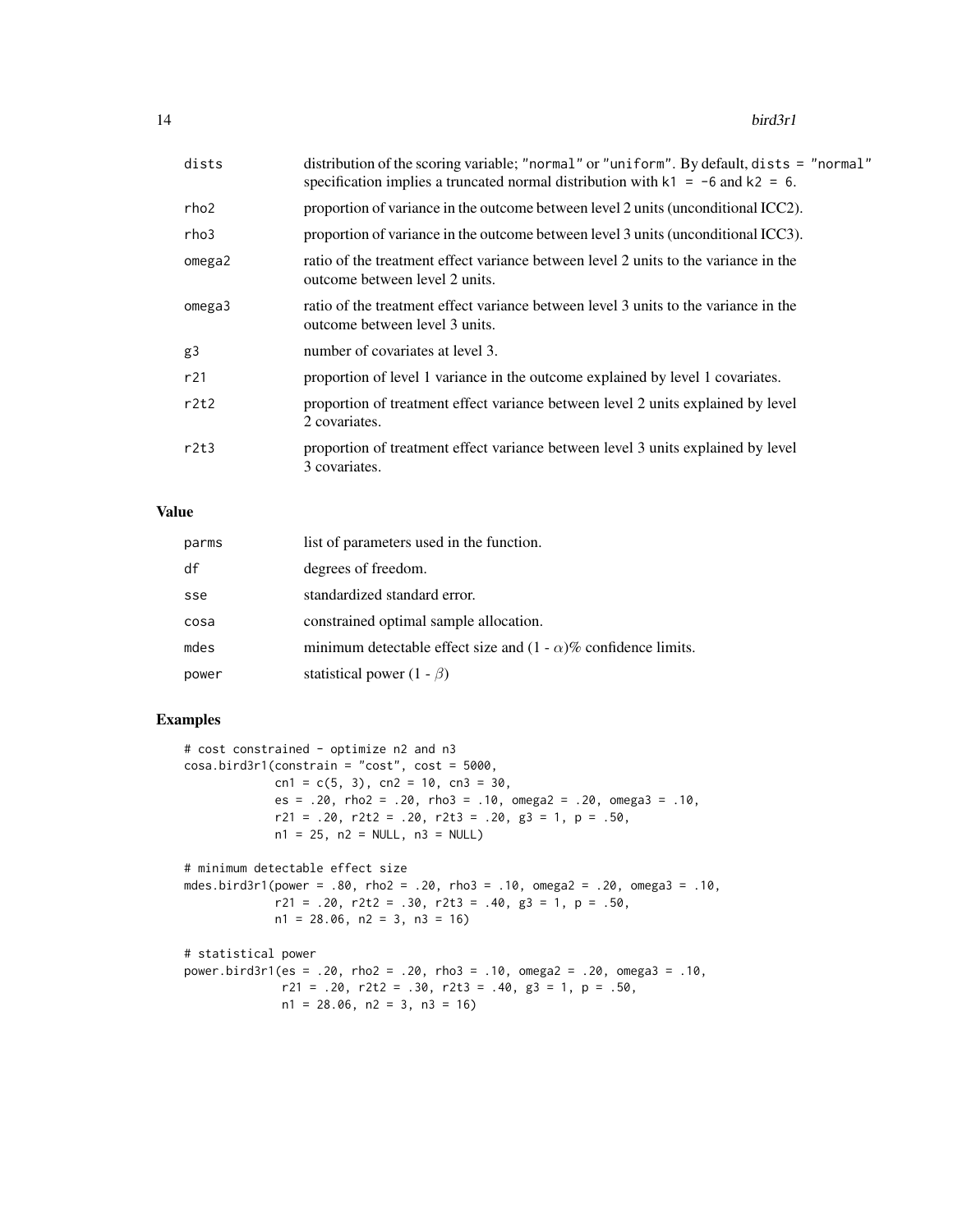<span id="page-14-0"></span>bird4r1 *Blocked Individual-level Regression Discontinuity (Four-level Design, Discontinuity at Level 1)*

# Description

Use mdes.bird4r1() to calculate minimum detectable effect size, power.bird4r1() to calculate statistical power, and cosa.bird4r1() for constrained optimal sample allocation.

# Usage

```
\cos a \cdot \frac{b \cdot d4r1(\text{cn1} = 0, \text{cn2} = 0, \text{cn3} = 0, \text{cn4} = 0, \text{cost} = \text{NULL},n1 = NULL, n2 = NULL, n3 = NULL, n4 = NULL, p = NULL,n\theta = c(1\theta, 3, 1\theta\theta, 5 + g4), p\theta = .499, constrain = "power",
              round = TRUE, max.power = FALSE,
              local.solver = c("LBFGS", "SLSQP", "MMA", "COBYLA"),
              rhots = NULL, k1 = -6, k2 = 6, dists = "normal",
              power = .80, es = .25, alpha = .05, two.tailed = TRUE,
              rho2, rho3, rho4, omega2, omega3, omega4,
              g4 = 0, r21 = 0, r2t2 = 0, r2t3 = 0, r2t4 = 0)
mdes.bird4r1(power = .80, alpha = .05, two.tailed = TRUE,
              rhots = NULL, k1 = -6, k2 = 6, dists = "normal",
              rho2, rho3, rho4, omega2, omega3, omega4,
              r21 = 0, r2t2 = 0, r2t3 = 0, r2t4 = 0, g4 = 0,
              p = .50, n1, n2, n3, n4
```

```
power.bird4r1(es = .25, alpha = .05, two.tailed = TRUE,
              rhots = NULL, k1 = -6, k2 = 6, dists = "normal",
              rho2, rho3, rho4, omega2, omega3, omega4,
              r21 = 0, r2t2 = 0, r2t3 = 0, r2t4 = 0, g4 = 0,
              p = .50, n1, n2, n3, n4)
```

| cn1            | marginal cost per level 1 unit in treatment and control conditions. |
|----------------|---------------------------------------------------------------------|
| cn2            | marginal cost per level 2 unit.                                     |
| cn3            | marginal cost per level 3 unit.                                     |
| cn4            | marginal cost per level 4 unit.                                     |
| cost           | total cost or budget.                                               |
| n1             | average number of level 1 units per level 2 unit.                   |
| n2             | average number of level 2 units per level 3 unit.                   |
| n <sub>3</sub> | average number of level 3 units per level 4 unit.                   |
| n4             | number of level 4 units.                                            |
|                |                                                                     |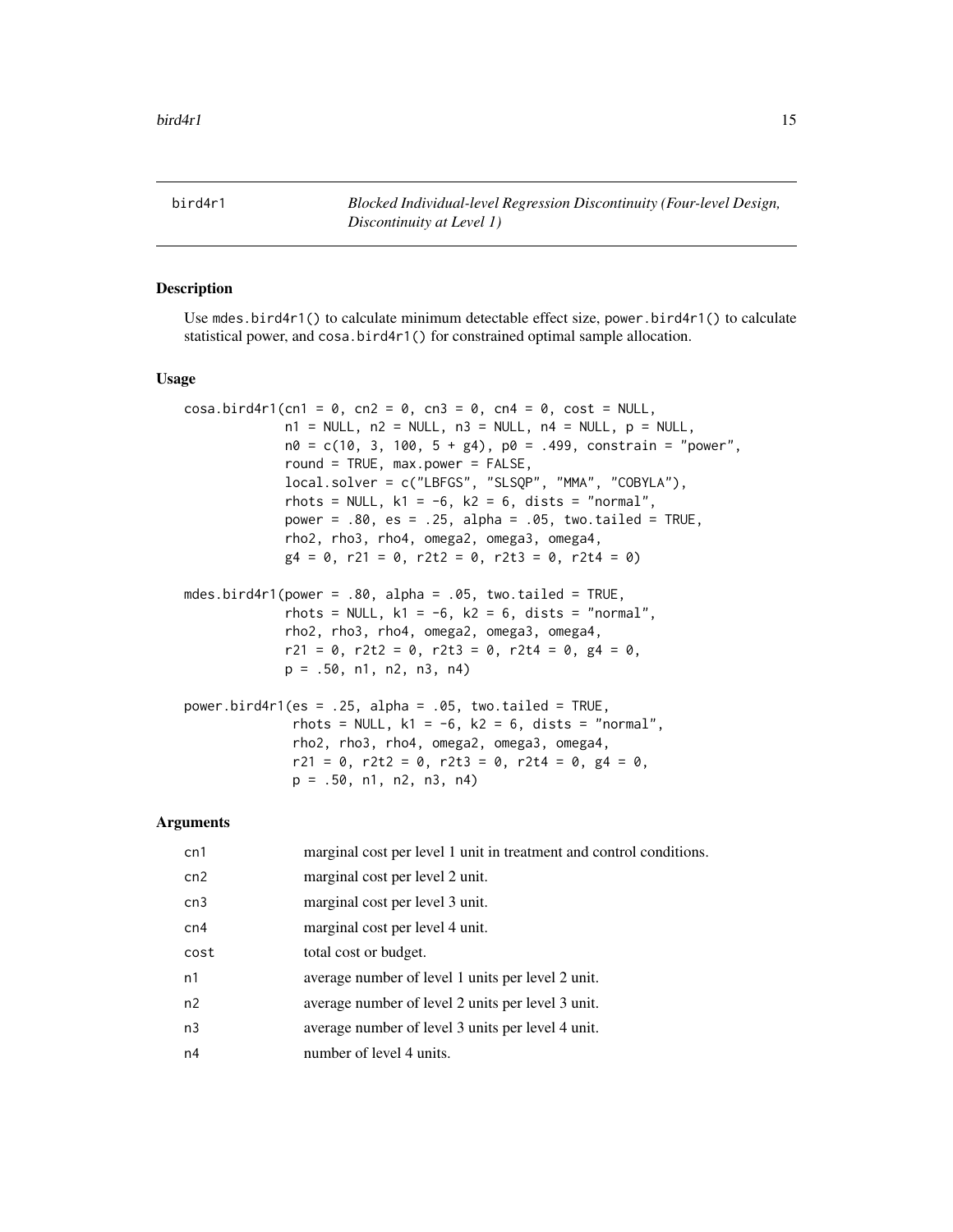| p            | proportion of level 1 units in treatment condition.                                                                                                                              |
|--------------|----------------------------------------------------------------------------------------------------------------------------------------------------------------------------------|
| n0           | vector of starting values for n1, n2, n3, n4 (positional). Starting values are<br>replaced with averages when sample sizes are constrained by bounds.                            |
| p0           | starting value for p when rhots = $\theta$ and p = NULL. Starting value is replaced<br>with average when p is constrained by bounds.                                             |
| power        | statistical power (1 - $\beta$ ).                                                                                                                                                |
| es           | effect size (Cohen's d).                                                                                                                                                         |
| alpha        | probability of type I error $(\alpha)$ .                                                                                                                                         |
| two.tailed   | logical; TRUE for two-tailed hypothesis testing.                                                                                                                                 |
| constrain    | character; "cost", "power", or "mdes".                                                                                                                                           |
| round        | logical; TRUE for rounded COSA solution.                                                                                                                                         |
| max.power    | logical; TRUE for maximizing power instead of minimizing variance.                                                                                                               |
| local.solver | subset of c("LBFGS", "SLSQP", "MMA", "COBYLA").                                                                                                                                  |
| rhots        | correlation between the treatment and the scoring variable. Specify rhots = $\theta$<br>to obtain results equivalent to random assignment designs.                               |
| k1           | left truncation point (in standard deviation units from full normal distribution<br>mean), ignored when rhots is not NULL or dists = "uniform".                                  |
| k2           | right truncation point (in standard deviation units from full normal distribution<br>mean), ignored when rhots is not NULL or dists = "uniform".                                 |
| dists        | distribution of the scoring variable; "normal" or "uniform". By default, dists = "normal"<br>specification implies a truncated normal distribution with $k1 = -6$ and $k2 = 6$ . |
| rho2         | proportion of variance in the outcome between level 2 units (unconditional ICC2).                                                                                                |
| rho3         | proportion of variance in the outcome between level 3 units (unconditional ICC3).                                                                                                |
| rho4         | proportion of variance in the outcome between level 4 units (unconditional ICC4).                                                                                                |
| omega2       | ratio of the treatment effect variance between level 2 units to the variance in the<br>outcome between level 2 units.                                                            |
| omega3       | ratio of the treatment effect variance between level 3 units to the variance in the<br>outcome between level 3 units.                                                            |
| omega4       | ratio of the treatment effect variance between level 4 units to the variance in the<br>outcome between level 4 units.                                                            |
| g4           | number of covariates at level 4.                                                                                                                                                 |
| r21          | proportion of level 1 variance in the outcome explained by level 1 covariates.                                                                                                   |
| r2t2         | proportion of treatment effect variance between level 2 units explained by level<br>2 covariates.                                                                                |
| r2t3         | proportion of treatment effect variance between level 3 units explained by level<br>3 covariates.                                                                                |
| r2t4         | proportion of treatment effect variance between level 4 units explained by level<br>4 covariates.                                                                                |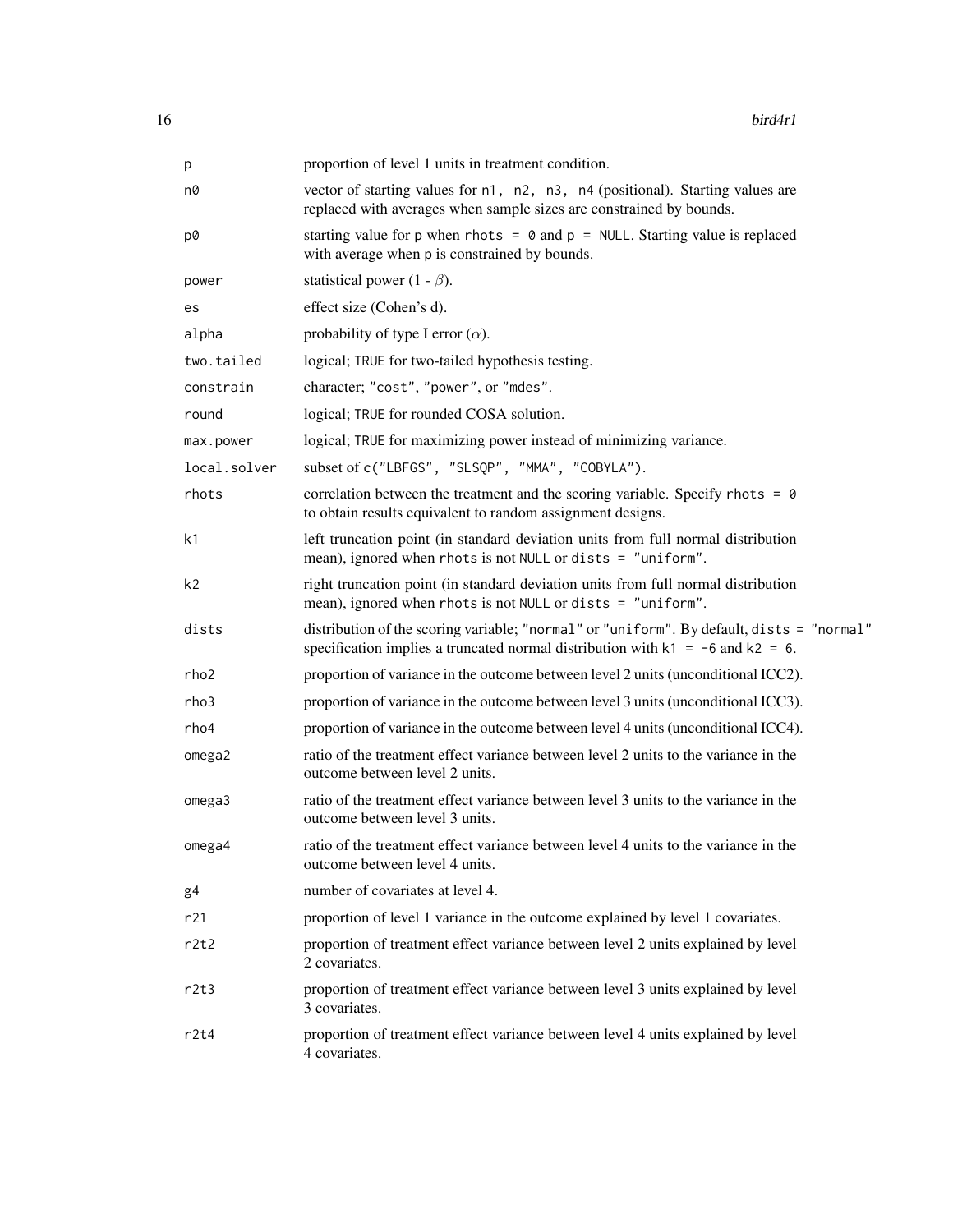# <span id="page-16-0"></span> $\text{crd}2r2$  and  $\text{crd}2r2$  and  $\text{crd}2r2$  and  $\text{crd}2r2$  and  $\text{crd}2r2$  and  $\text{crd}2r2$

## Value

| parms | list of parameters used in the function.                               |
|-------|------------------------------------------------------------------------|
| df    | degrees of freedom.                                                    |
| sse   | standardized standard error.                                           |
| cosa  | constrained optimal sample allocation.                                 |
| mdes  | minimum detectable effect size and $(1 - \alpha)$ % confidence limits. |
| power | statistical power $(1 - \beta)$                                        |

# Examples

```
# cost constrained - optimize n3 and n4
cosa.bird4r1(constraint = "cost", cost = 20000,cn1 = c(5, 3), cn2 = 10, cn3 = 30, cn4 = 50,
             es = .20, rho2 = .20, rho3 = .10, rho4 = .05,
             omega2 = .20, omega3 = .10, omega4 = .10,
             r21 = .20, r2t2 = .20, r2t3 = .20, r2t4 = .20,
             g4 = 1, p = .50, n1 = 25, n2 = 3, n3 = NULL, n4 = NULL# minimum detectable effect size
mdes.bird4r1(power = .80, rho2 = .20, rho3 = .10, rho4 = .05,
             omega2 = .20, omega3 = .10, omega4 = .10,
             r21 = .20, r2t2 = .30, r2t3 = .40, r2t4 = .50,
             g4 = 1, p = .50, n1 = 11.74, n2 = 3, n3 = 50, n4 = 6)
# statistical power
power.bird4r1(es = .20, rho2 = .20, rho3 = .10, rho4 = .05,
             omega2 = .20, omega3 = .10, omega4 = .10,
             r21 = .20, r2t2 = .30, r2t3 = .40, r2t4 = .50,
             g4 = 1, p = .50, n1 = 11.74, n2 = 3, n3 = 50, n4 = 6)
```
crd2r2 *Cluster-level Regression Discontinuity (Two-level Design, Discontinuity at Level 2, w/ or w/o Strata or Fixed Blocks)*

# Description

Use mdes.crd2r2() to calculate minimum detectable effect size, power.crd2r2() to calculate statistical power, and cosa.crd2r2() for constrained optimal sample allocation.

If higher level strata or fixed blocks exist, use mdes.bcrd3f2() to calculate minimum detectable effect size, power.bcrd3f2() to calculate statistical power, and cosa.bcrd3f2() for constrained optimal sample allocation.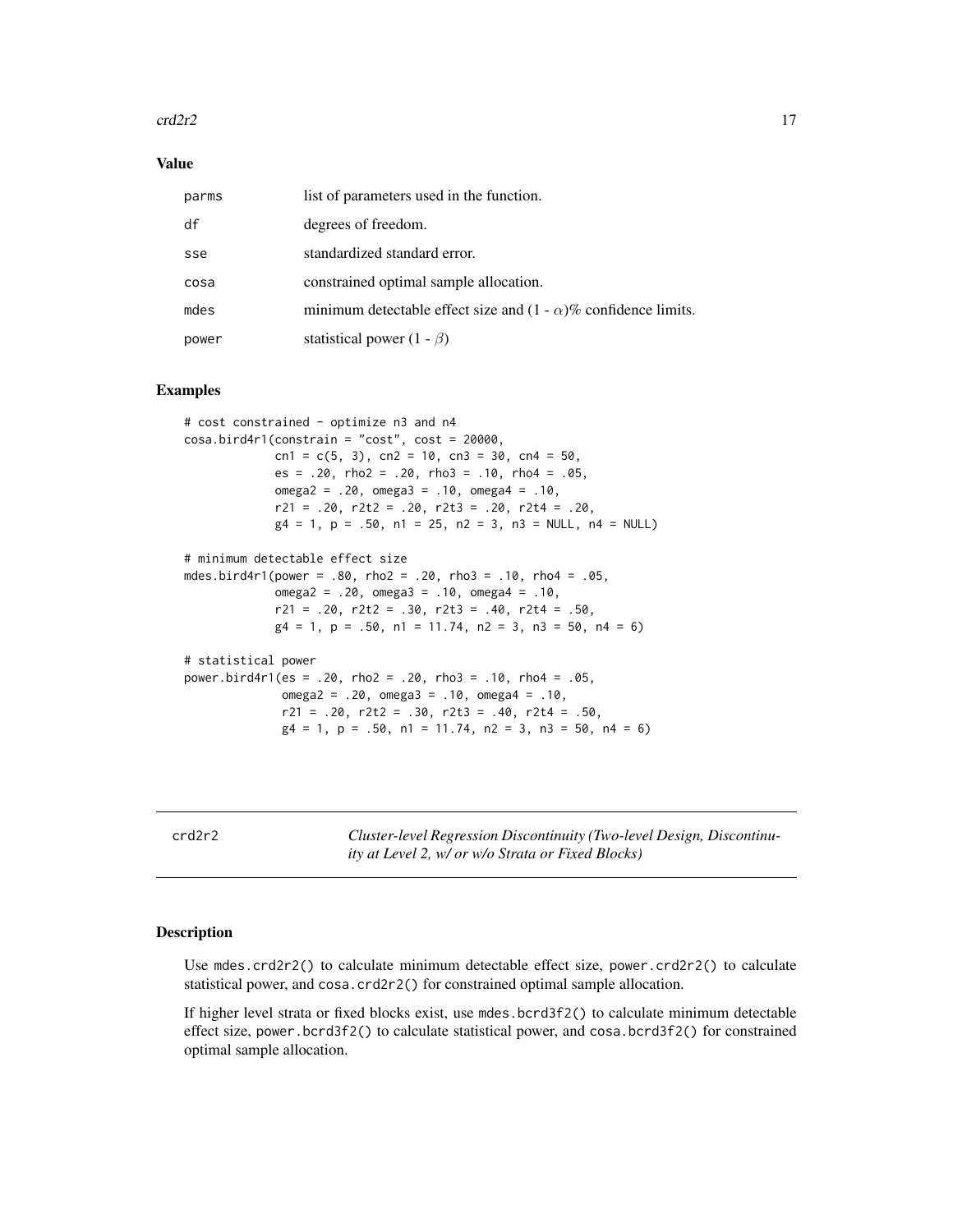# Usage

 $cosa.crd2r2(cn1 = 0, cn2 = 0, cost = NULL,$  $n1 = NULL, n2 = NULL, p = NULL,$  $n0 = c(10, 100 + g2)$ ,  $p0 = .499$ , constrain = "power", round = TRUE, max.power = FALSE, local.solver = c("LBFGS", "SLSQP", "MMA", "COBYLA"), rhots = NULL,  $k1 = -6$ ,  $k2 = 6$ , dists = "normal", power =  $.80$ , es =  $.25$ , alpha =  $.05$ , two.tailed = TRUE, rho2,  $g2 = 0$ ,  $r21 = 0$ ,  $r22 = 0$ )  $\cos a \cdot \text{bcrd3f2}$ (cn1 = 0, cn2 = 0, cn3 = 0, cost = NULL,  $n1 = NULL, n2 = NULL, n3 = NULL, p = NULL,$  $n\theta = c(1\theta, 1\theta\theta + g2, 5)$ ,  $p\theta = .499$ , constrain = "power", round = TRUE, max.power = FALSE, local.solver = c("LBFGS", "SLSQP", "MMA", "COBYLA"), rhots = NULL,  $k1 = -6$ ,  $k2 = 6$ , dists = "normal", power =  $.80$ , es =  $.25$ , alpha =  $.05$ , two.tailed = TRUE, rho2,  $g2 = 0$ ,  $r21 = 0$ ,  $r22 = 0$ ) mdes.crd2r2(power =  $.80$ , alpha =  $.05$ , two.tailed = TRUE, rhots = NULL,  $k1 = -6$ ,  $k2 = 6$ , dists = "normal", rho2, r21 = 0, r22 = 0,  $g2 = 0$ ,  $p = .50, n1, n2)$ mdes.bcrd3f2(power =  $.80$ , alpha =  $.05$ , two.tailed = TRUE, rhots = NULL,  $k1 = -6$ ,  $k2 = 6$ , dists = "normal", rho2, r21 = 0, r22 = 0,  $g2 = 0$ ,  $p = .50, n1, n2, n3$ power.crd2r2(es = .25, alpha = .05, two.tailed = TRUE, rhots = NULL,  $k1 = -6$ ,  $k2 = 6$ , dists = "normal", rho2,  $r21 = 0$ ,  $r22 = 0$ ,  $g2 = 0$ , p = .50, n1, n2) power.bcrd3f2(es = .25, alpha = .05, two.tailed = TRUE, rhots = NULL,  $k1 = -6$ ,  $k2 = 6$ , dists = "normal", rho2, r21 = 0, r22 = 0,  $g2 = 0$ ,  $p = .50, n1, n2, n3$ 

| cn1  | marginal cost per level 1 unit in treatment and control conditions, e.g. c(10, 5).  |
|------|-------------------------------------------------------------------------------------|
| cn2  | marginal cost per level 2 unit in treatment and control conditions, e.g. c(50, 30). |
| cn3  | marginal cost per stratum or fixed block.                                           |
| cost | total cost or budget.                                                               |
| n1   | average number of level 1 units per level 2 unit.                                   |
| n2   | number of level 2 units (per stratum or block, if exists).                          |
|      |                                                                                     |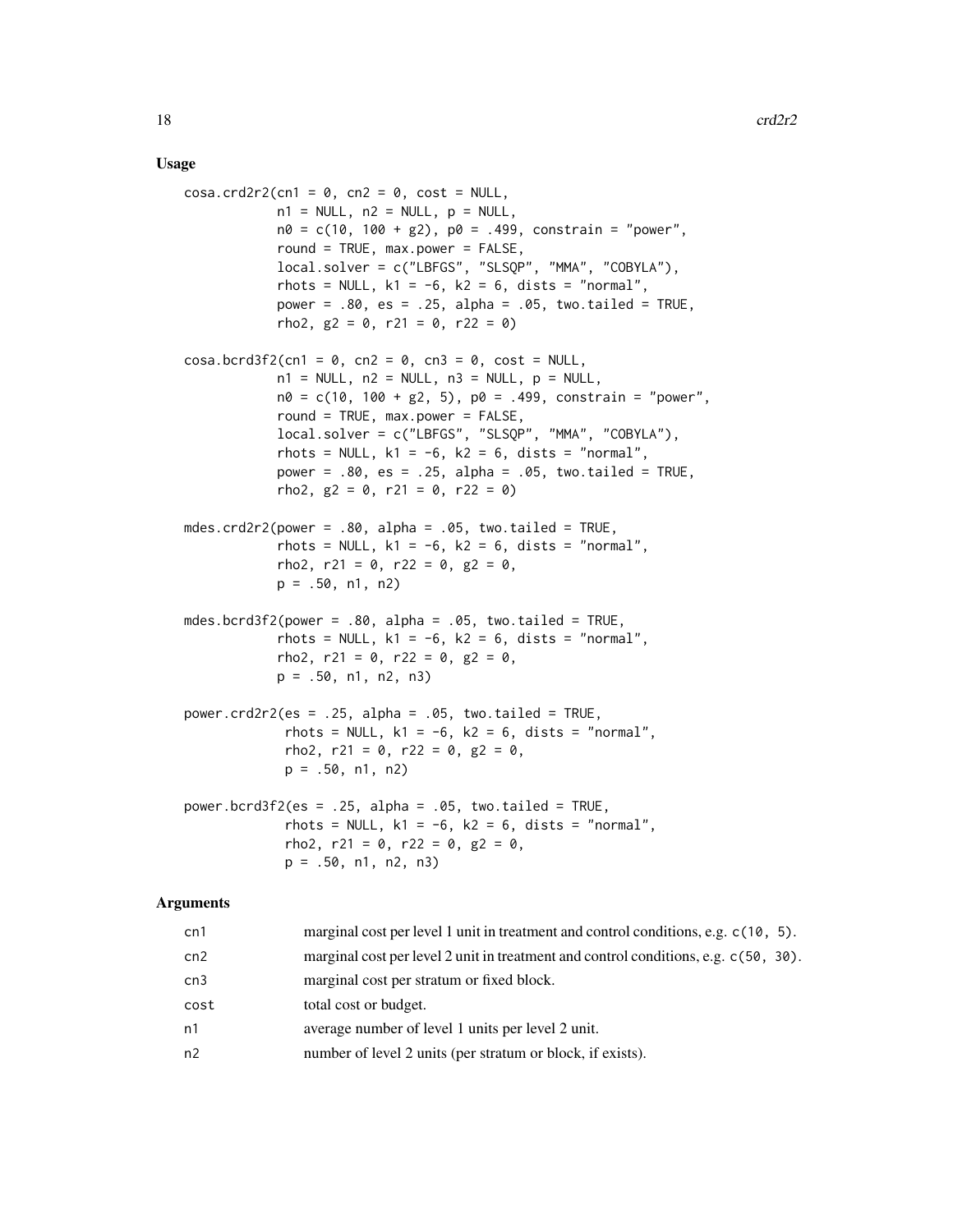| number of stratum or fixed blocks.                                                                                                                                                             |
|------------------------------------------------------------------------------------------------------------------------------------------------------------------------------------------------|
| proportion of level 2 units in treatment condition.                                                                                                                                            |
| vector of starting values for n1, n2 or n1, n2, n3 (positional). Starting values<br>are replaced with averages when sample sizes are constrained by bounds.                                    |
| starting value for p when rhots = $\theta$ and p = NULL. Starting value is replaced<br>with average when p is constrained by bounds.                                                           |
| statistical power (1 - $\beta$ ).                                                                                                                                                              |
| effect size (Cohen's d).                                                                                                                                                                       |
| probability of type I error $(\alpha)$ .                                                                                                                                                       |
| logical; TRUE for two-tailed hypothesis testing.                                                                                                                                               |
| character; "cost", "power", or "mdes".                                                                                                                                                         |
| logical; TRUE for rounded COSA solution.                                                                                                                                                       |
| logical; TRUE for maximizing power instead of minimizing variance.                                                                                                                             |
| subset of c("LBFGS", "SLSQP", "MMA", "COBYLA")                                                                                                                                                 |
| correlation between the treatment and the scoring variable. Specify rhots = $\theta$<br>to obtain results equivalent to random assignment designs.                                             |
| left truncation point (in standard deviation units from full normal distribution<br>mean), ignored when rhots is not NULL or dists = "uniform".                                                |
| right truncation point (in standard deviation units from full normal distribution<br>mean), ignored when rhots is not NULL or dists = "uniform".                                               |
| character; distribution of the scoring variable, "normal" or "uniform". By<br>default, dists = "normal" specification implies a truncated normal distribution<br>with $k1 = -6$ and $k2 = 6$ . |
| proportion of variance in the outcome between level 2 units (unconditional ICC2).                                                                                                              |
| number of covariates at level 2.                                                                                                                                                               |
| proportion of level 1 variance in the outcome explained by level 1 covariates.                                                                                                                 |
| proportion of level 2 variance in the outcome explained by level 2 covariates.                                                                                                                 |
|                                                                                                                                                                                                |

# Value

| parms | list of parameters used in the function.                               |
|-------|------------------------------------------------------------------------|
| df    | degrees of freedom.                                                    |
| sse   | standardized standard error.                                           |
| cosa  | constrained optimal sample allocation.                                 |
| mdes  | minimum detectable effect size and $(1 - \alpha)$ % confidence limits. |
| power | statistical power $(1 - \beta)$                                        |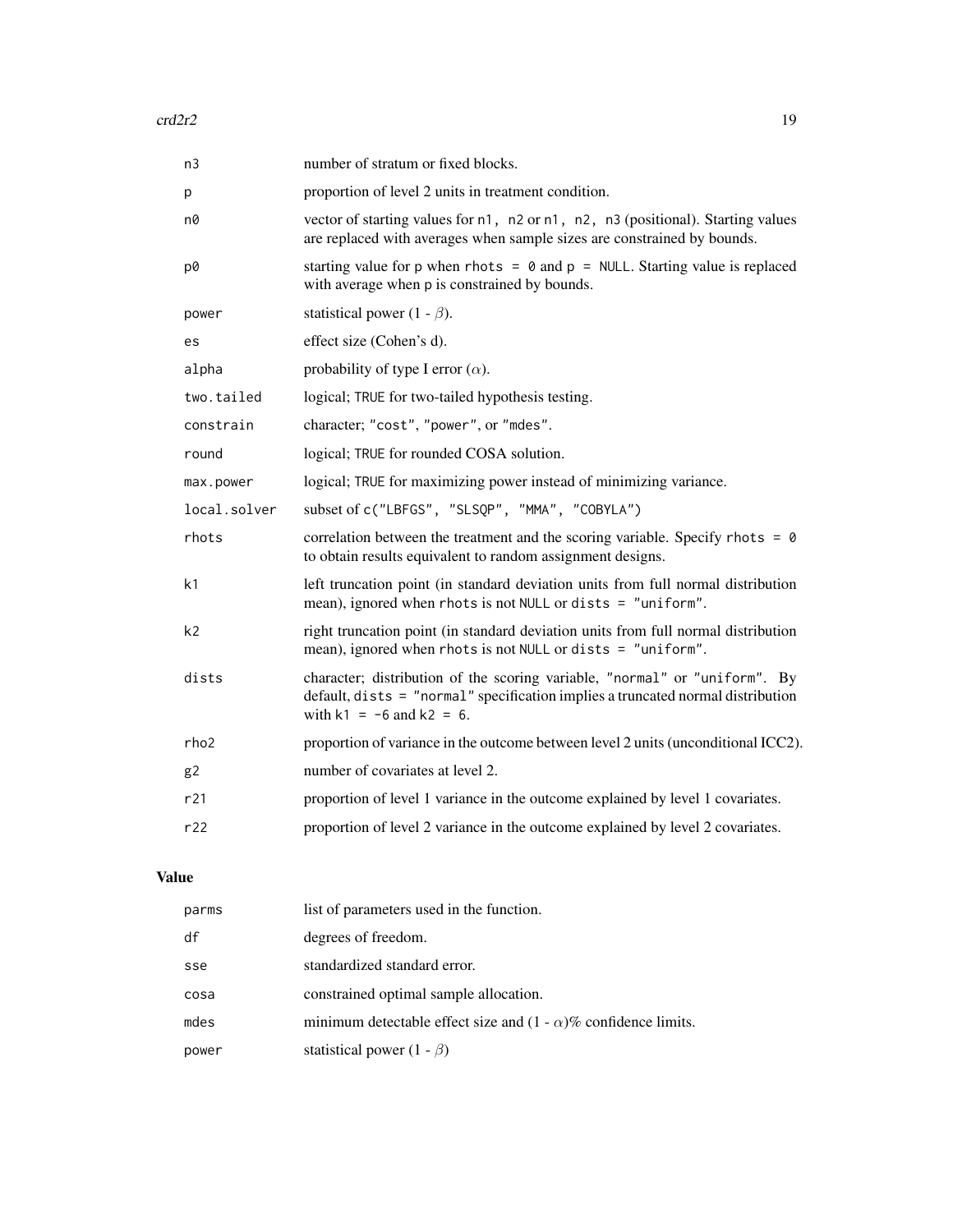# Examples

```
# cost constrained - optimize n1 and n2
cosa.crd2r2(constraint = "cost", cost = 50000,cn1 = 5, cn2 = c(10, 8),
           es = .20, rho2 = .20, r21 = .20, r22 = .30,
           g2 = 1, p = .50, n1 = NULL, n2 = NULL# minimum detectable effect size
mdes.crd2r2(power = .80, rho2 = .20, r21 = .20, r22 = .30,
           g2 = 1, p = .50, n1 = 16.04, n2 = 570# statistical power
power.crd2r2(es = .20, rho2 = .20, r21 = .20, r22 = .30,
            g2 = 1, p = .50, n1 = 16.04, n2 = 570)
```
crd3r3 *Cluster-level Regression Discontinuity (Three-level Design, Discontinuity at Level 3, w/ or w/o Strata or Fixed Blocks)*

# Description

Use mdes.crd3r3() to calculate minimum detectable effect size, power.crd3r3() to calculate statistical power, and cosa.crd3r3() for constrained optimal sample allocation.

If higher level strata or fixed blocks exist, use mdes.bcrd4f3() to calculate minimum detectable effect size, power.bcrd4f3() to calculate statistical power, and cosa.bcrd4f3() for constrained optimal sample allocation.

```
cosa.crd3r3(cn1 = 0, cn2 = 0, cn3 = 0, cost = NULL,n1 = NULL, n2 = NULL, n3 = NULL, p = NULL,n\theta = c(1\theta, 3, 1\theta\theta + g3), p\theta = .499, constrain = "power",
            round = TRUE, max.power = FALSE,
            local.solver = c("LBFGS", "SLSQP", "MMA", "COBYLA"),
            rhots = NULL, k1 = -6, k2 = 6, dists = "normal",
            power = .80, es = .25, alpha = .05, two.tailed = TRUE,
            rho2, rho3, g3 = 0, r21 = 0, r22 = 0, r23 = 0)
\cos a \cdot \frac{b \cdot d}{f}(cn1 = 0, cn2 = 0, cn3 = 0, cn4 = 0, cost = NULL,
            n1 = NULL, n2 = NULL, n3 = NULL, n4 = NULL, p = NULLn0 = c(10, 3, 100 + g3, 5), p0 = .499, constrain = "power",
            round = TRUE, max.power = FALSE,
            local.solver = c("LBFGS", "SLSQP", "MMA", "COBYLA"),
            rhots = NULL, k1 = -6, k2 = 6, dists = "normal",
            power = .80, es = .25, alpha = .05, two.tailed = TRUE,
            rho2, rho3, g3 = 0, r21 = 0, r22 = 0, r23 = 0)
```
<span id="page-19-0"></span>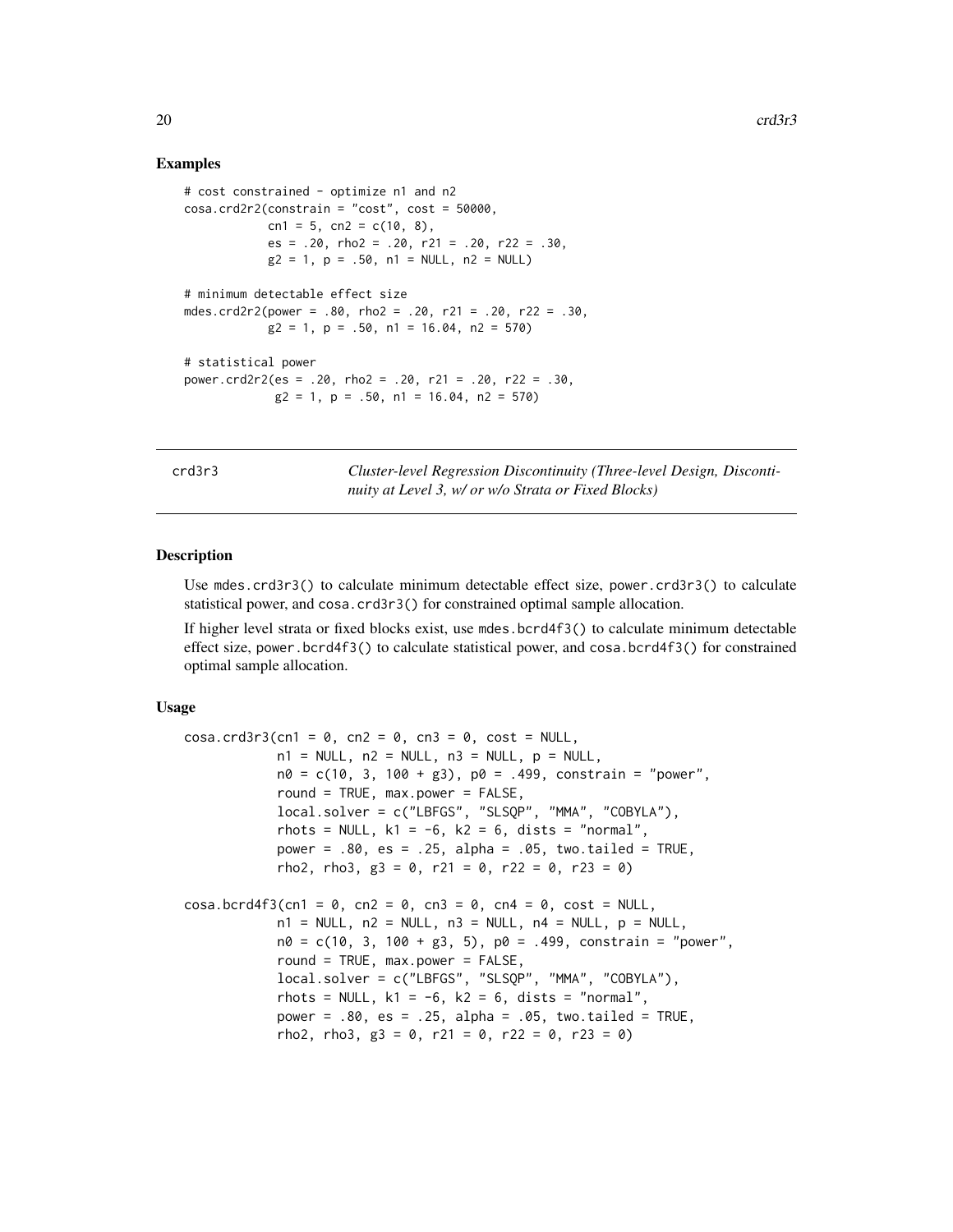| mdes.crd3r3(power = .80, alpha = .05, two.tailed = TRUE,<br>rhots = NULL, $k1 = -6$ , $k2 = 6$ , dists = "normal",<br>rho2, rho3, r21 = 0, r22 = 0, r23 = 0, g3 = 0,<br>$p = .50, n1, n2, n3$      |
|----------------------------------------------------------------------------------------------------------------------------------------------------------------------------------------------------|
| mdes.bcrd4f3(power = .80, alpha = .05, two.tailed = TRUE,<br>rhots = NULL, $k1 = -6$ , $k2 = 6$ , dists = "normal",<br>rho2, rho3, r21 = 0, r22 = 0, r23 = 0, g3 = 0,<br>$p = .50, n1, n2, n3, n4$ |
| power.crd3r3(es = .25, alpha = .05, two.tailed = TRUE,<br>rhots = NULL, $k1 = -6$ , $k2 = 6$ , dists = "normal",<br>rho2, rho3, r21 = 0, r22 = 0, r23 = 0, g3 = 0,<br>$p = .50, n1, n2, n3$        |
| power.bcrd4f3(es = .25, alpha = .05, two.tailed = TRUE,<br>rhots = NULL, $k1 = -6$ , $k2 = 6$ , dists = "normal",<br>rho2, rho3, r21 = 0, r22 = 0, r23 = 0, g3 = 0,<br>p = .50, n1, n2, n3, n4)    |

| cn1            | marginal cost per level 1 unit in treatment and control conditions, e.g. c(10, 5).                                                                                     |
|----------------|------------------------------------------------------------------------------------------------------------------------------------------------------------------------|
| cn2            | marginal cost per level 2 unit in treatment and control conditions, e.g. c(50, 30).                                                                                    |
| cn3            | marginal cost per level 3 unit in treatment and control conditions, e.g. c(80, 50).                                                                                    |
| cn4            | marginal cost per stratum or fixed block.                                                                                                                              |
| cost           | total cost or budget.                                                                                                                                                  |
| n1             | average number of level 1 units per level 2 unit.                                                                                                                      |
| n2             | average number of level 2 units per level 3 unit.                                                                                                                      |
| n <sub>3</sub> | number of level 3 units (per stratum or block, if exists).                                                                                                             |
| n4             | number of stratum or fixed blocks.                                                                                                                                     |
| p              | proportion of level 3 units in treatment condition.                                                                                                                    |
| n0             | vector of starting values for n1, n2, n3 or n1, n2, n3, n4 (positional).<br>Starting values are replaced with averages when sample sizes are constrained by<br>bounds. |
| p0             | starting value for p when rhots = $\theta$ and p = NULL. Starting value is replaced<br>with average when p is constrained by bounds.                                   |
| power          | statistical power $(1 - \beta)$ .                                                                                                                                      |
| es             | effect size (Cohen's d).                                                                                                                                               |
| alpha          | probability of type I error $(\alpha)$ .                                                                                                                               |
| two.tailed     | logical; TRUE for two-tailed hypothesis testing.                                                                                                                       |
| constrain      | character; "cost", "power", or "mdes".                                                                                                                                 |
| round          | logical; TRUE for rounded COSA solution.                                                                                                                               |
|                |                                                                                                                                                                        |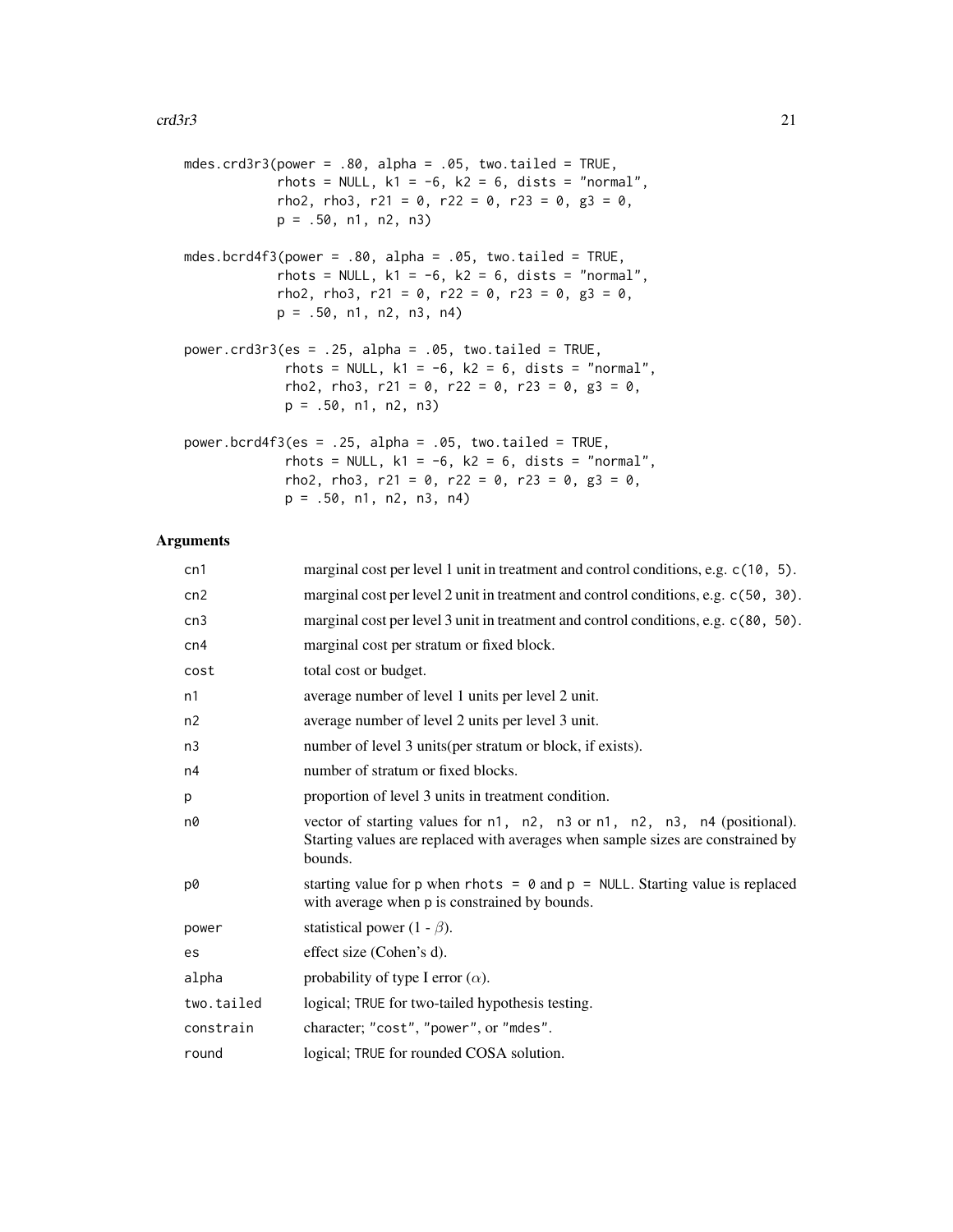| logical; TRUE for maximizing power instead of minimizing variance.                                                                                                               |
|----------------------------------------------------------------------------------------------------------------------------------------------------------------------------------|
| subset of c("LBFGS", "SLSQP", "MMA", "COBYLA")                                                                                                                                   |
| correlation between the treatment and the scoring variable. Specify rhots $= 0$<br>to obtain results equivalent to random assignment designs.                                    |
| left truncation point (in standard deviation units from full normal distribution<br>mean), ignored when rhots is not NULL or dists $=$ "uniform".                                |
| right truncation point (in standard deviation units from full normal distribution<br>mean), ignored when rhots is not NULL or dists $=$ "uniform".                               |
| distribution of the scoring variable; "normal" or "uniform". By default, dists = "normal"<br>specification implies a truncated normal distribution with $k1 = -6$ and $k2 = 6$ . |
| proportion of variance in the outcome between level 2 units (unconditional ICC2).                                                                                                |
| proportion of variance in the outcome between level 3 units (unconditional ICC3).                                                                                                |
| number of covariates at level 3.                                                                                                                                                 |
| proportion of level 1 variance in the outcome explained by level 1 covariates.                                                                                                   |
| proportion of level 2 variance in the outcome explained by level 2 covariates.                                                                                                   |
| proportion of level 3 variance in the outcome explained by level 3 covariates.                                                                                                   |
|                                                                                                                                                                                  |

# Value

| parms | list of parameters used in the function.                               |
|-------|------------------------------------------------------------------------|
| df    | degrees of freedom.                                                    |
| sse   | standardized standard error.                                           |
| cosa  | constrained optimal sample allocation.                                 |
| mdes  | minimum detectable effect size and $(1 - \alpha)$ % confidence limits. |
| power | statistical power $(1 - \beta)$                                        |

# Examples

```
# cost constrained - optimize n2 and n3
cosa.crd3r3(constraint = "cost", cost = 100000,cn1 = 5, cn2 = c(10, 5), cn3 = c(30, 10),
           es = .20, rho2 = .20, rho3 = .10,
           r21 = .20, r22 = .30, r23 = .40,
            g3 = 1, p = .50, n1 = 25, n2 = NULL, n3 = NULL# minimum detectable effect size
mdes.crd3r3(power = .80, rho2 = .20, rho3 = .10,
            r21 = .20, r22 = .30, r23 = .40,
            g3 = 1, p = .50, n1 = 19.39, n2 = 3, n3 = 300)
# statistical power
power.crd3r3(es = .20, rho2 = .20, rho3 = .10,
            r21 = .20, r22 = .30, r23 = .40,g3 = 1, p = .50, n1 = 19.39, n2 = 3, n3 = 300)
```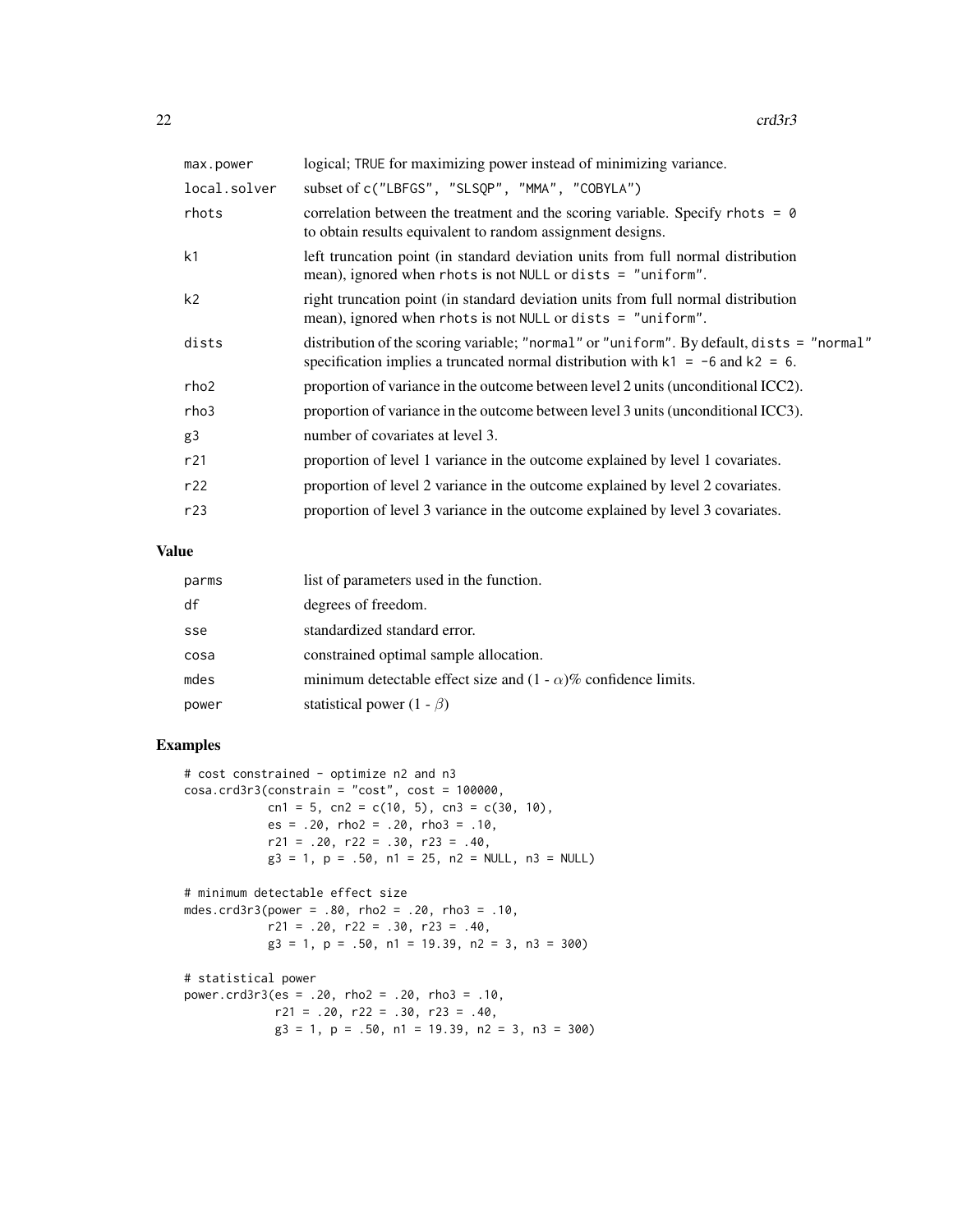<span id="page-22-0"></span>crd4r4 *Cluster-level Regression Discontinuity (Four-level Design, Discontinuity at Level 1)*

# Description

Use mdes.crd4r4() to calculate minimum detectable effect size, power.crd4r4() to calculate statistical power, and cosa.crd4r4() for constrained optimal sample allocation.

# Usage

```
cosa.crd4r4(cn1 = \theta, cn2 = \theta, cn3 = \theta, cn4 = \theta, cost = NULL,
           n1 = NULL, n2 = NULL, n3 = NULL, n4 = NULL, p = NULLn0 = c(10, 3, 100, 5 + g4), p0 = .499, constrain = "power",
           round = TRUE, max.power = FALSE,
           local.solver = c("LBFGS", "SLSQP", "MMA", "COBYLA"),
           rhots = NULL, k1 = -6, k2 = 6, dists = "normal",
           power = .80, es = .25, alpha = .05, two.tailed = TRUE,
           rho2, rho3, rho4, g4 = 0, r21 = 0, r22 = 0, r23 = 0, r24 = 0)
mdes.crd4r4(power = .80, alpha = .05, two.tailed = TRUE,
            rhots = NULL, k1 = -6, k2 = 6, dists = "normal",
            rho2, rho3, rho4, r21 = 0, r22 = 0, r23 = 0, r24 = 0, g4 = 0,
            p = .50, n1, n2, n3, n4)
power.crd4r4(es = .25, alpha = .05, two.tailed = TRUE,
            rhots = NULL, k1 = -6, k2 = 6, dists = "normal",
            rho2, rho3, rho4, r21 = 0, r22 = 0, r23 = 0, r24 = 0, g4 = 0,
```
 $p = .50$ , n1, n2, n3, n4)

| cn1            | marginal cost per level 1 unit in treatment and control conditions, e.g. c(10, 5).   |
|----------------|--------------------------------------------------------------------------------------|
| cn2            | marginal cost per level 2 unit in treatment and control conditions, e.g. c(50, 30).  |
| cn3            | marginal cost per level 3 unit in treatment and control conditions, e.g. c(80, 50).  |
| cn4            | marginal cost per level 4 unit in treatment and control conditions, e.g. c(100, 40). |
| cost           | total cost or budget.                                                                |
| n1             | average number of level 1 units per level 2 unit.                                    |
| n2             | average number of level 2 units per level 3 unit.                                    |
| n <sub>3</sub> | average number of level 3 units per level 4 unit.                                    |
| n4             | number of level 4 units.                                                             |
| p              | proportion of level 4 units in treatment condition.                                  |
|                |                                                                                      |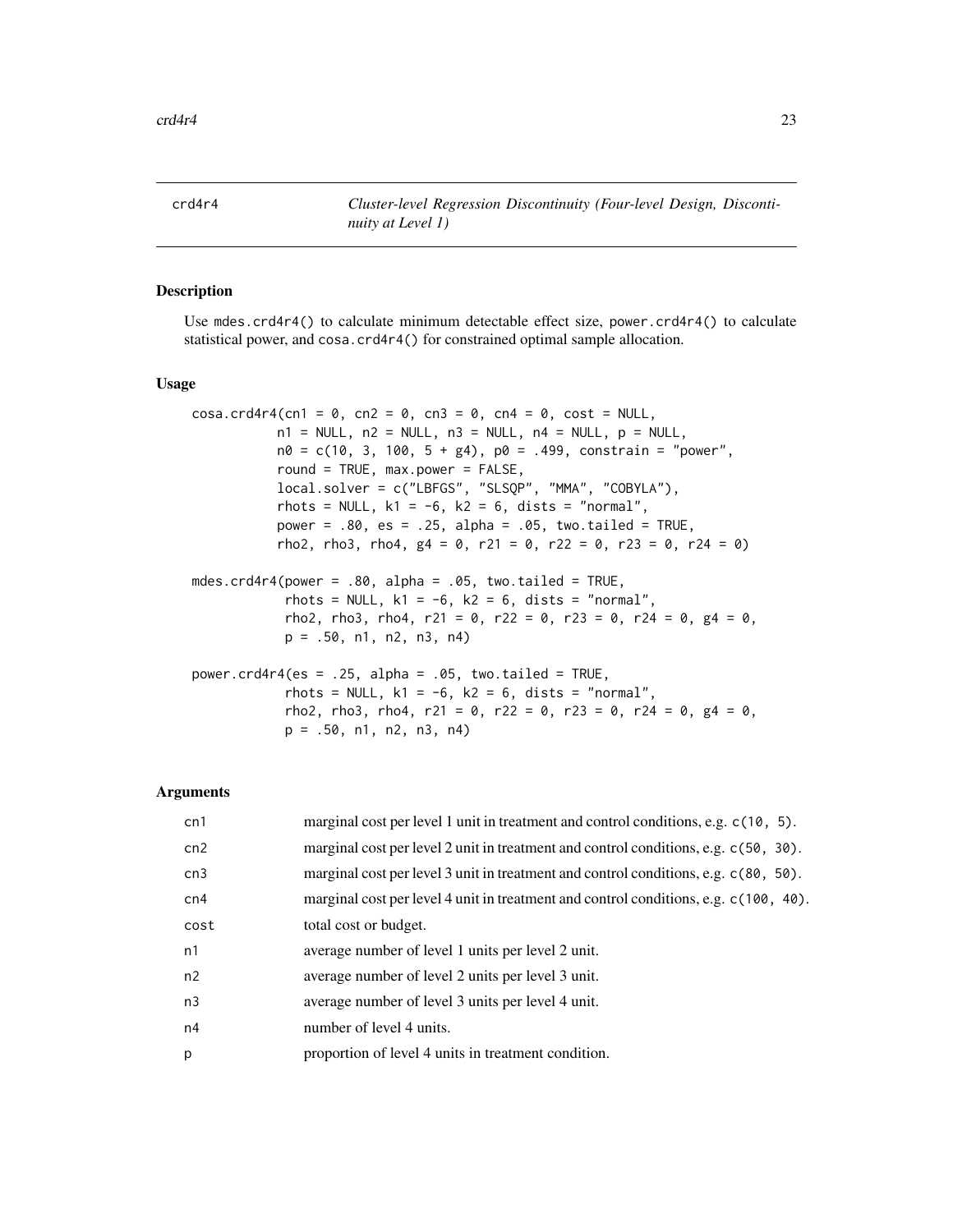| n0             | vector of starting values for n1, n2, n3, n4 (positional). Starting values are<br>replaced with averages when sample sizes are constrained by bounds.                            |
|----------------|----------------------------------------------------------------------------------------------------------------------------------------------------------------------------------|
| p0             | starting value for p when rhots = $\theta$ and p = NULL. Starting value is replaced<br>with average when p is constrained by bounds.                                             |
| power          | statistical power (1 - $\beta$ ).                                                                                                                                                |
| es             | effect size (Cohen's d).                                                                                                                                                         |
| alpha          | probability of type I error $(\alpha)$ .                                                                                                                                         |
| two.tailed     | logical; TRUE for two-tailed hypothesis testing.                                                                                                                                 |
| constrain      | character; "cost", "power", or "mdes".                                                                                                                                           |
| round          | logical; TRUE for rounded COSA solution.                                                                                                                                         |
| max.power      | logical; TRUE for maximizing power instead of minimizing variance.                                                                                                               |
| local.solver   | subset of c("LBFGS", "SLSQP", "MMA", "COBYLA").                                                                                                                                  |
| rhots          | correlation between the treatment and the scoring variable. Specify rhots = $\theta$<br>to obtain results equivalent to random assignment designs.                               |
| k1             | left truncation point (in standard deviation units from full normal distribution<br>mean), ignored when rhots is not NULL or dists = "uniform".                                  |
| k <sub>2</sub> | right truncation point (in standard deviation units from full normal distribution<br>mean), ignored when rhots is not NULL or dists $=$ "uniform".                               |
| dists          | distribution of the scoring variable; "normal" or "uniform". By default, dists = "normal"<br>specification implies a truncated normal distribution with $k1 = -6$ and $k2 = 6$ . |
| rho2           | proportion of variance in the outcome between level 2 units (unconditional ICC2).                                                                                                |
| rho3           | proportion of variance in the outcome between level 3 units (unconditional ICC3).                                                                                                |
| rho4           | proportion of variance in the outcome between level 4 units (unconditional ICC4).                                                                                                |
| g <sub>4</sub> | number of covariates at level 4.                                                                                                                                                 |
| r21            | proportion of level 1 variance in the outcome explained by level 1 covariates.                                                                                                   |
| r22            | proportion of level 2 variance in the outcome explained by level 2 covariates.                                                                                                   |
| r23            | proportion of level 3 variance in the outcome explained by level 3 covariates.                                                                                                   |
| r24            | proportion of level 4 variance in the outcome explained by level 4 covariates.                                                                                                   |
| ue             |                                                                                                                                                                                  |

# Val

| parms | list of parameters used in the function.                               |
|-------|------------------------------------------------------------------------|
| df    | degrees of freedom.                                                    |
| sse   | standardized standard error.                                           |
| cosa  | constrained optimal sample allocation.                                 |
| mdes  | minimum detectable effect size and $(1 - \alpha)$ % confidence limits. |
| power | statistical power $(1 - \beta)$                                        |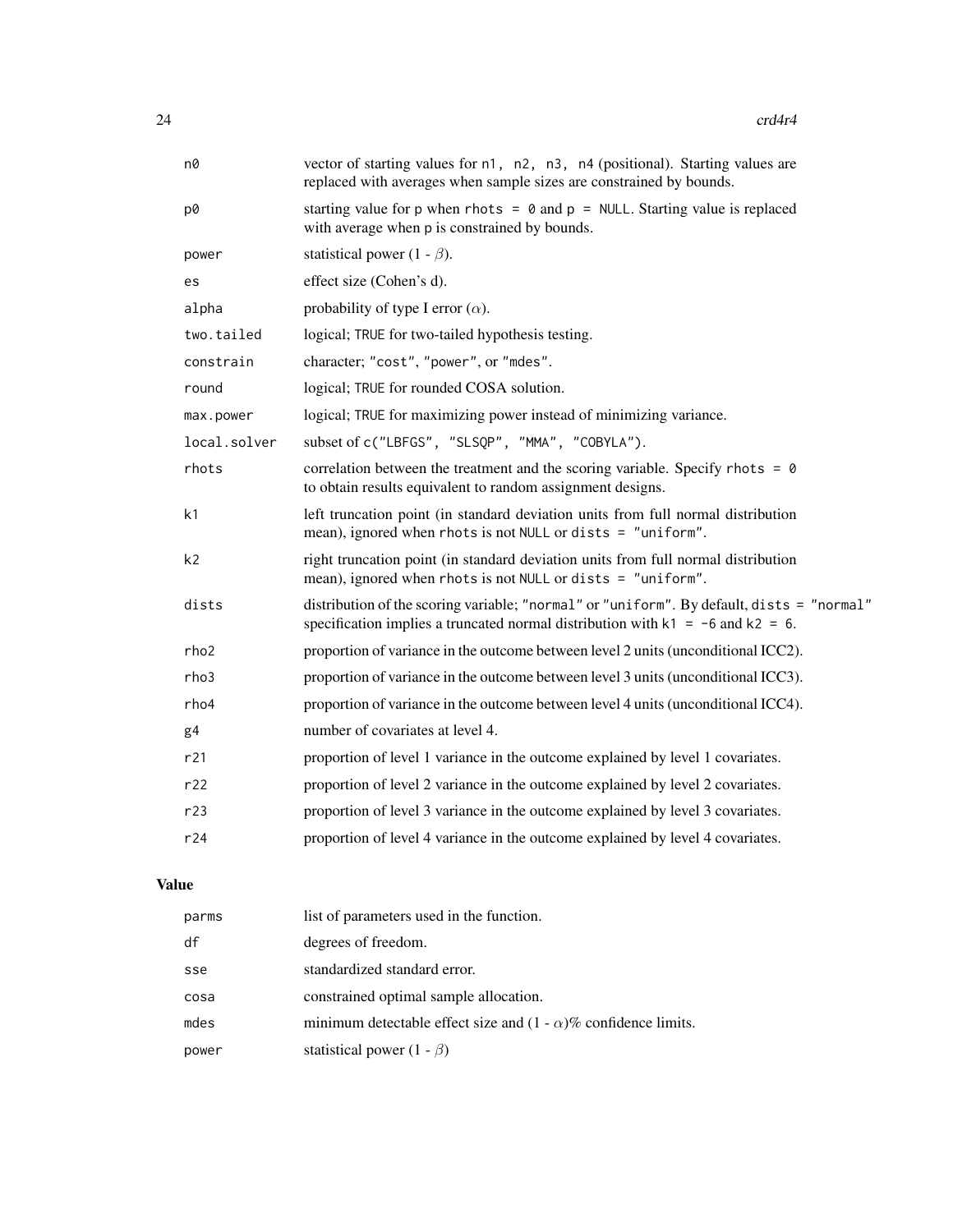### <span id="page-24-0"></span>ird1r1 25

# Examples

```
# cost constrained - optimize n3 and n4
cosa.crd4r4(constraint = "cost", cost = 50000,cn1 = 2, cn2 = c(10, 8), cn3 = 20, cn4 = c(50,40),
            es = .20, rho2 = .20, rho3 = .10, rho4 = .05,
            r21 = .20, r22 = .30, r23 = .40, r24 = .50,
            g4 = 1, p = .50, n1 = 25, n2 = 3, n3 = NULL, n4 = NULL# minimum detectable effect size
mdes.crd4r4(power = .80, rho2 = .20, rho3 = .10, rho4 = .05,
            r21 = .20, r22 = .30, r23 = .40, r24 = .50,
            g4 = 1, p = .50, n1 = 10, n2 = 3, n3 = 51.7, n4 = 10)
# statistical power
power.crd4r4(es = .20, rho2 = .20, rho3 = .10, rho4 = .05,
             r21 = .20, r22 = .30, r23 = .40, r24 = .50,
             g4 = 1, p = .50, n1 = 10, n2 = 3, n3 = 51.7, n4 = 10)
```
ird1r1 *Simple Individual-level Regression Discontinuity (w/ or w/o Strata or Fixed Blocks)*

#### Description

Use mdes.ird1r1() to calculate minimum detectable effect size and power.ird1r1() to calculate statistical power.

If higher level strata or fixed blocks exist, use mdes.bird2f1() to calculate minimum detectable effect size, power.bird2f1() to calculate statistical power, and cosa.bird2f1() for constrained optimal sample allocation.

```
\cosh\left(\frac{\ln(1)}{2}\right) = 0, \cosh = 0, \cosh = \text{NULL}, \ln 1 = \text{NULL}, \ln 2 = \text{NULL}, \ln 2 = \text{NULL}n0 = c(400 + g1, 5), p0 = .499, constrain = "power",
              round = TRUE, max.power = FALSE,
              local.solver = c("LBFGS", "SLSQP", "MMA", "COBYLA"),
              rhots = NULL, k1 = -6, k2 = 6, dists = "normal",
              power = .80, es = .25, alpha = .05, two.tailed = TRUE,
              g1 = 0, r21 = 0)mdes.ird1r1(power = .80, alpha = .05, two.tailed = TRUE,
             rhots = NULL, k1 = -6, k2 = 6, dists = "normal",
             r21 = 0, g1 = 0, p = .50, n1)
mdes.bird2f1(power = .80, alpha = .05, two.tailed = TRUE,
              rhots = NULL, k1 = -6, k2 = 6, dists = "normal",
```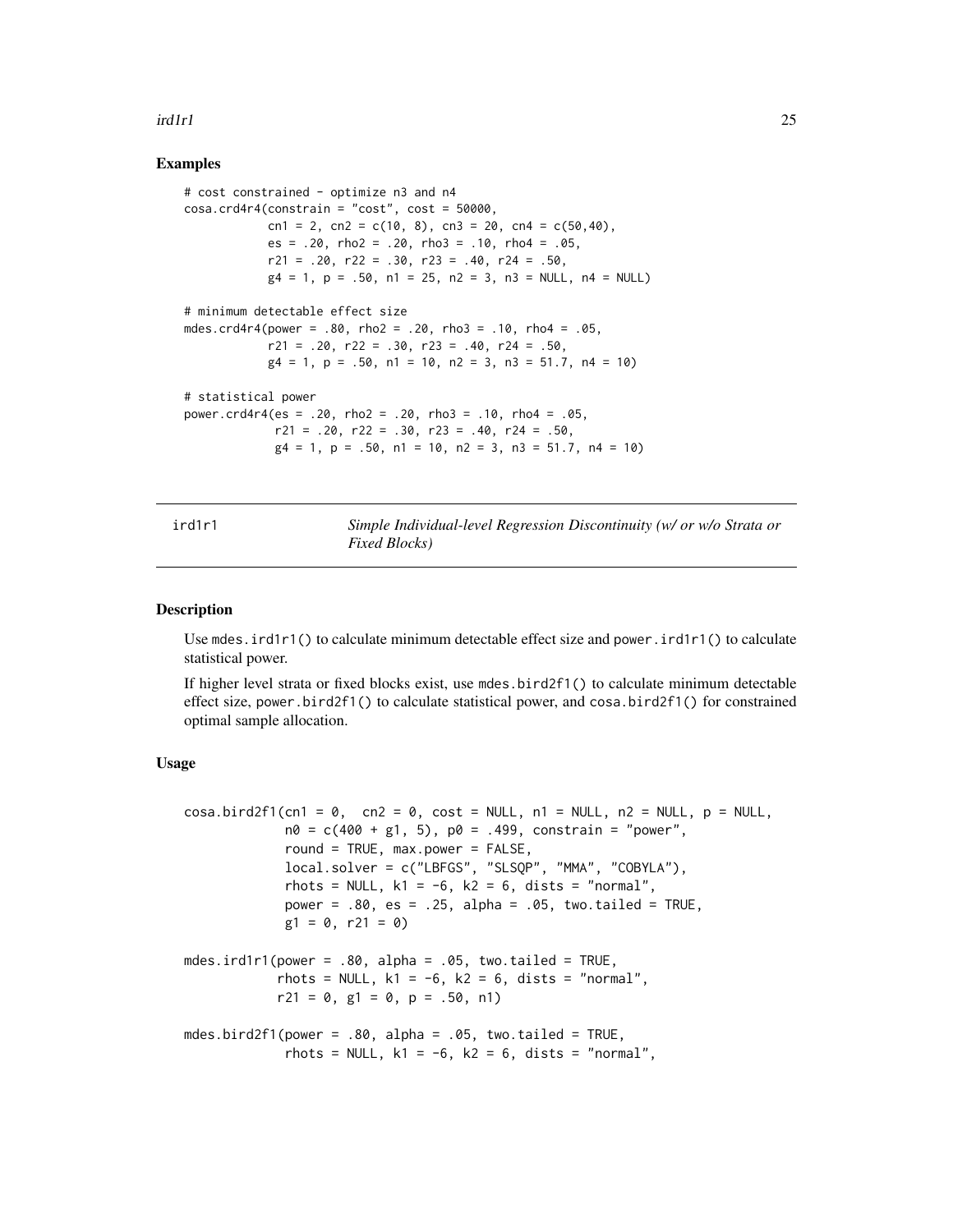| $r21 = 0$ , $g1 = 0$ , $p = .50$ , $n1$ , $n2$ )                                                                                                                      |
|-----------------------------------------------------------------------------------------------------------------------------------------------------------------------|
| power.ird1r1(es = .25, alpha = .05, two.tailed = TRUE,<br>rhots = NULL, $k1 = -6$ , $k2 = 6$ , dists = "normal",<br>$r21 = 0$ , $g1 = 0$ , $p = .50$ , n1)            |
| power.bird2f1(es = .25, alpha = .05, two.tailed = TRUE,<br>rhots = NULL, $k1 = -6$ , $k2 = 6$ , dists = "normal",<br>$r21 = 0$ , $g1 = 0$ , $p = .50$ , $n1$ , $n2$ ) |

| cn1            | marginal cost per unit in treatment and control conditions, e.g. c(10, 5).                                                                                                                     |
|----------------|------------------------------------------------------------------------------------------------------------------------------------------------------------------------------------------------|
| cn2            | marginal cost per stratum or fixed block.                                                                                                                                                      |
| cost           | total cost or budget.                                                                                                                                                                          |
| n1             | sample size (per stratum or block, if exists).                                                                                                                                                 |
| n2             | number of stratum or fixed blocks.                                                                                                                                                             |
| р              | proportion of units in treatment condition.                                                                                                                                                    |
| n0             | starting value for n1 or n1, n2. Starting value is replaced with average when<br>sample size is constrained by bounds.                                                                         |
| p0             | starting value for p when rhots = $\theta$ and p = NULL. Starting value is replaced<br>with average when p is constrained by bounds.                                                           |
| power          | statistical power (1 - $\beta$ ).                                                                                                                                                              |
| es             | effect size (Cohen's d).                                                                                                                                                                       |
| alpha          | probability of type I error $(\alpha)$ .                                                                                                                                                       |
| two.tailed     | logical; TRUE for two-tailed hypothesis testing.                                                                                                                                               |
| constrain      | character; "cost", "power", or "mdes".                                                                                                                                                         |
| round          | logical; TRUE for rounded COSA solution.                                                                                                                                                       |
| max.power      | logical; TRUE for maximizing power instead of minimizing variance.                                                                                                                             |
| local.solver   | subset of c("LBFGS", "SLSQP", "MMA", "COBYLA")                                                                                                                                                 |
| rhots          | correlation between the treatment and the scoring variable. Specify rhots = $\theta$<br>to obtain results equivalent to random assignment designs.                                             |
| k1             | left truncation point (in standard deviation units from full normal distribution<br>mean), ignored when rhots is not NULL or dists = "uniform".                                                |
| k <sub>2</sub> | right truncation point (in standard deviation units from full normal distribution<br>mean), ignored when rhots is not NULL or dists = "uniform".                                               |
| dists          | character; distribution of the scoring variable, "normal" or "uniform". By<br>default, dists = "normal" specification implies a truncated normal distribution<br>with $k1 = -6$ and $k2 = 6$ . |
| g1             | number of covariates.                                                                                                                                                                          |
| r21            | proportion of variance in the outcome explained by covariates.                                                                                                                                 |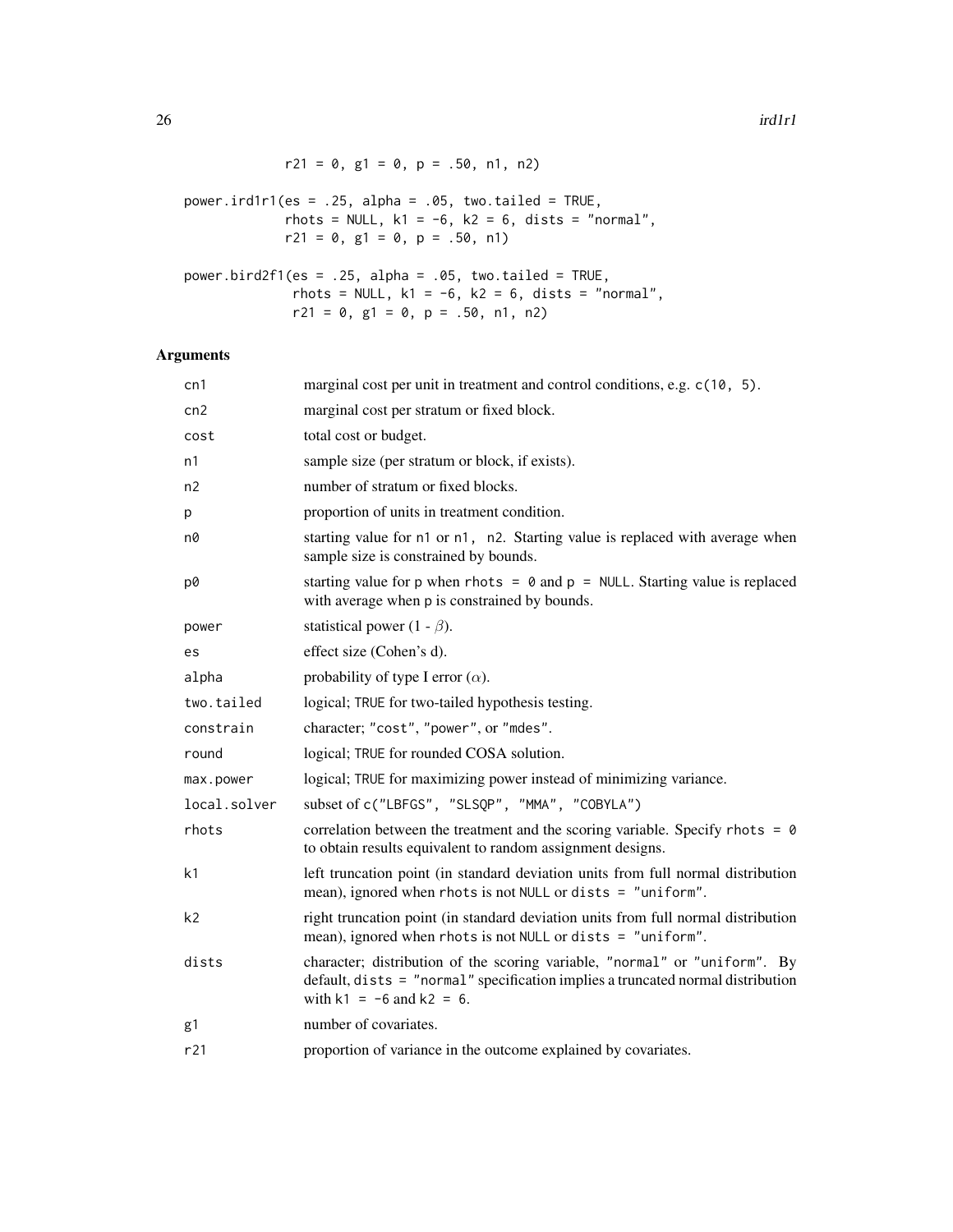<span id="page-26-0"></span>plot the contract of the contract of the contract of the contract of the contract of the contract of the contract of the contract of the contract of the contract of the contract of the contract of the contract of the contr

# Value

| parms | list of parameters used in the function.                               |
|-------|------------------------------------------------------------------------|
| df    | degrees of freedom.                                                    |
| sse   | standardized standard error.                                           |
| cosa  | constrained optimal sample allocation.                                 |
| mdes  | minimum detectable effect size and $(1 - \alpha)$ % confidence limits. |
| power | statistical power $(1 - \beta)$                                        |

# Examples

```
# minimum detectable effect size
mdes.ird1r1(power = .80, r2 = .20, g = 1, p = .50, n = 500)
# statistical power
power.ird1r1(es = .373, r2 = .20, g = 1, p = .50, n = 500)
```
# plot *Power and MDES Curves*

# Description

Plots statistical power or minimum detectable effect size curves with  $(1-\alpha)x100\%$  confidence interval for the design of interest.

```
## S3 method for class 'power'
plot(x, ypar = "mdes", xpar = NULL,xlim = NULL, ylim = NULL,
         xlab = NULL, ylab = NULL,main = NULL, sub = NULL,
         locate = FALSE, benchmark = NULL, ...)## S3 method for class 'mdes'
plot(x, ypar = "mdes", xpar = NULL,
         xlim = NULL, ylim = NULL,
         xlab = NULL, ylab = NULL,
         main = NULL, sub = NULL,locate = FALSE, benchmark = NULL, ...)## S3 method for class 'cosa'
plot(x, ypar = "mdes", xpar = NULL,xlim = NULL, ylim = NULL,
         xlab = NULL, ylab = NULL,
         main = NULL, sub = NULL,
          locate = FALSE, benchmark = NULL, ...)
```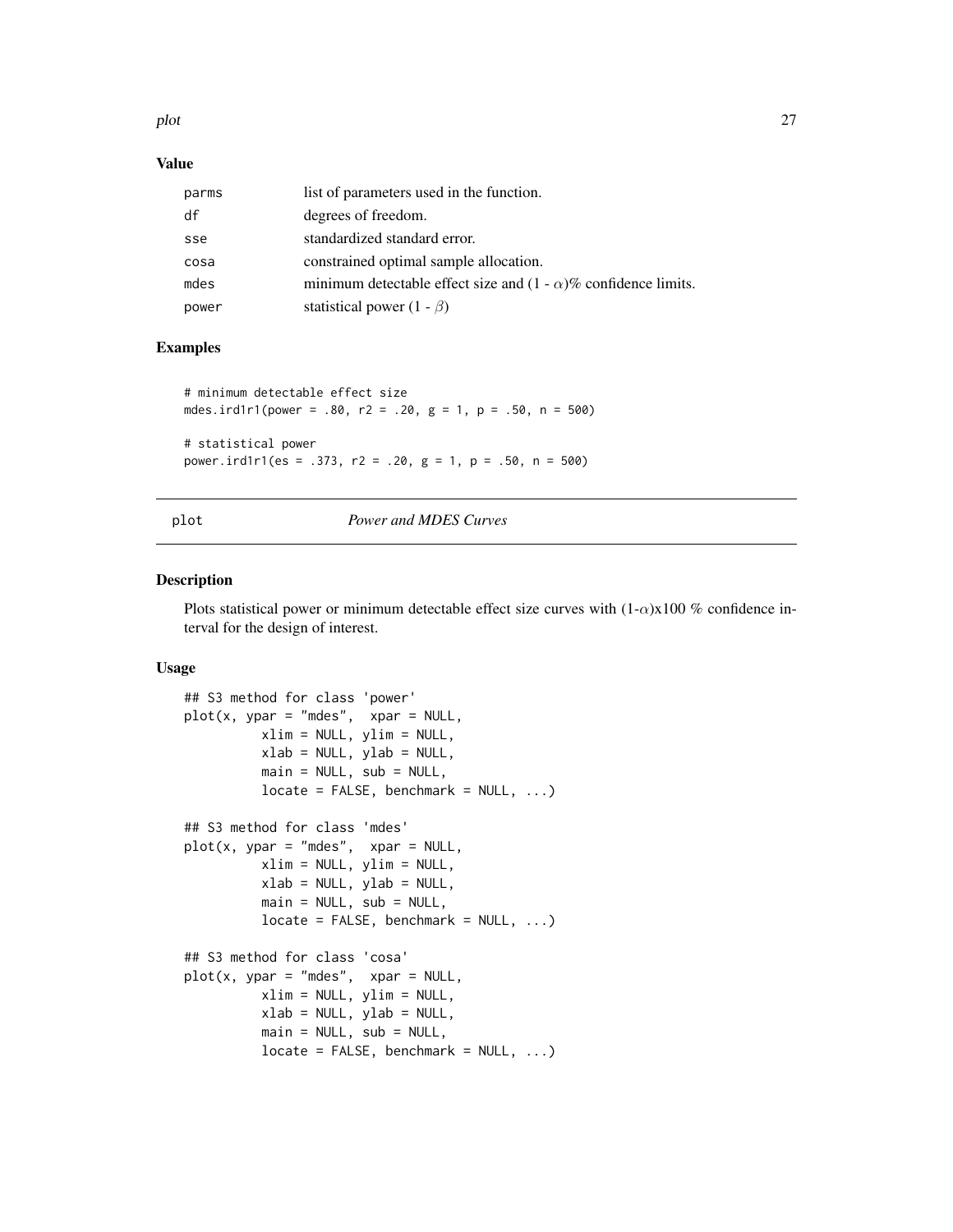# Arguments

| X         | an object returned from functions in cosa package.               |
|-----------|------------------------------------------------------------------|
| ypar      | character; "mdes" or "power" on y axis.                          |
| xpar      | character; one of the sample sizes on x axis.                    |
| xlim      | limits for xpar.                                                 |
| ylim      | limits for ypar.                                                 |
| xlab      | x axis label.                                                    |
| ylab      | y axis label.                                                    |
| main      | title for the plot.                                              |
| sub       | subtitle for the plot.                                           |
| locate    | logical; TRUE locates parameter values for design x on the plot. |
| benchmark | benchmark line.                                                  |
| .         | other graphical parameters to pass to plot.new().                |

# Examples

d1 <- mdes.bcrd3r2(rho2 = .10, rho3 = .20, omega3 = .30, n1 = 20, n2 = 44, n3 = 50) plot(d1, xpar = "n3", xlim = c(30, 100))